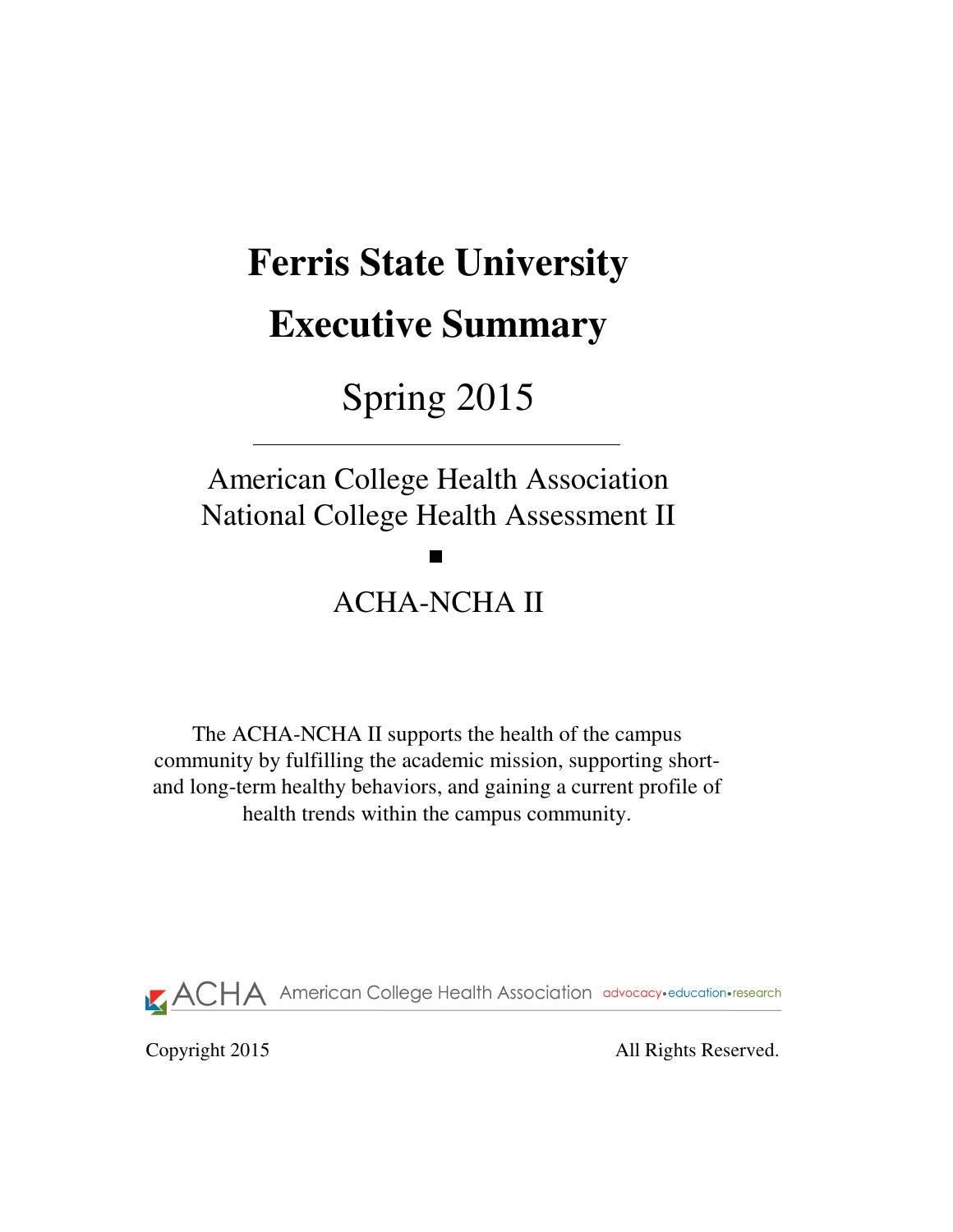## **Table of Contents**

#### I. Introduction 2

## II. Findings A. General Health of College Students 3 B. Disease and Injury Prevention 4 C. Academic Impacts 5 D. Violence, Abusive Relationships and Personal Safety 5 E. Alcohol, Tobacco, and Other Drug Use 6 F. Sexual Behavior 10 G. Nutrition and Exercise 12 H. Mental Health 13 I. Sleep 16 III. Demographics and Student Characteristics 17

 ACHA, the nation's principal advocate and leadership organization for college and university health, represents a diverse membership that provides and supports the delivery of health care and prevention and wellness services for the nation's 20 million college students. For more information about the association's programs and services, visit www.acha.org, and www.acha-ncha.org.

Suggested citation for this document:

 American College Health Association. American College Health Association-National College Health Assessment II: Ferris State University Executive Summary Spring 2015. Hanover, MD: American College Health Association; 2015.

 $\blacksquare$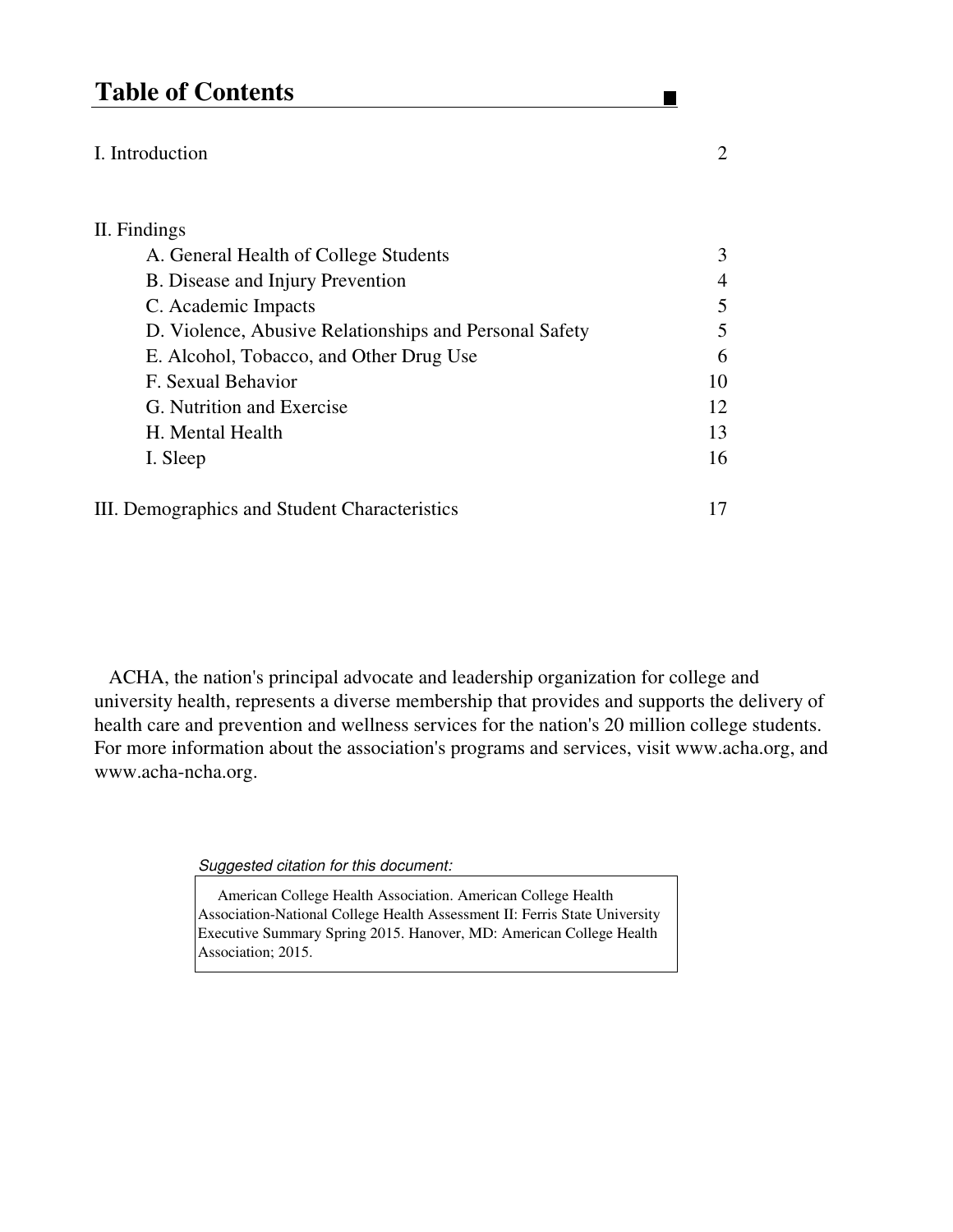## **Introduction**

 The ACHA-National College Health Assessment II (ACHA-NCHA II) is a national research survey organized by the American College Health Association (ACHA) to assist college health service providers, health educators, counselors, and administrators in collecting data about their students' habits, behaviors, and perceptions on the most prevalent health topics.

 $\blacksquare$ 

ACHA initiated the original ACHA-NCHA in 2000 and the instrument was used nation wide through the spring 2008 data collection period. The ACHA-NCHA now provides the largest known comprehensive data set on the health of college students, providing the college health and higher education fields with a vast spectrum of information on student health.

The revised survey, the ACHA-NCHA-II, was developed following a thorough pilot testing process. Although the general categories of information for which data are collected remain the same between the original ACHA-NCHA and this revised survey, a number of questions have been modified, and new questions have been added to monitor a variety of health constructs. Specific revisions include updated lists of illegal drugs, contraceptive methods, and vaccines. New items have been added to capture sleep behaviors, self-injury, the use/abuse of prescription drugs and additional mental health issues.

**Please note the ACHA-NCHA II is not appropriate for trend comparison of items from the original ACHA-NCHA survey.** A new baseline for ACHA-NCHA II began in the fall of 2008. Directly comparing pre- and post-redesign estimates on similar data points, without taking into account the impact of the survey's redesign, might lead to an erroneous conclusion. Documentation regarding the results of the pilot study and differences between the instruments can be obtained at the ACHA-NCHA website, www.acha-ncha.org.

For additional information about the survey's development, design, and methodology, email Mary Hoban, PhD, CHES, (mhoban@acha.org), E. Victor Leino, PhD (vleino@acha.org), or visit www.acha-ncha.org.

#### *Note on use of data:*

Missing values have been excluded from analysis. Students responding "not applicable" were excluded from several analyses, which are specifically noted throughout this document. All response categories were included, including "don't know" or "0" unless otherwise noted.

The overall response proportion was 9.1%. This Executive Summary highlights results of the ACHA-NCHA II Spring 2015 survey for Ferris State University consisting of 1,147 respondents.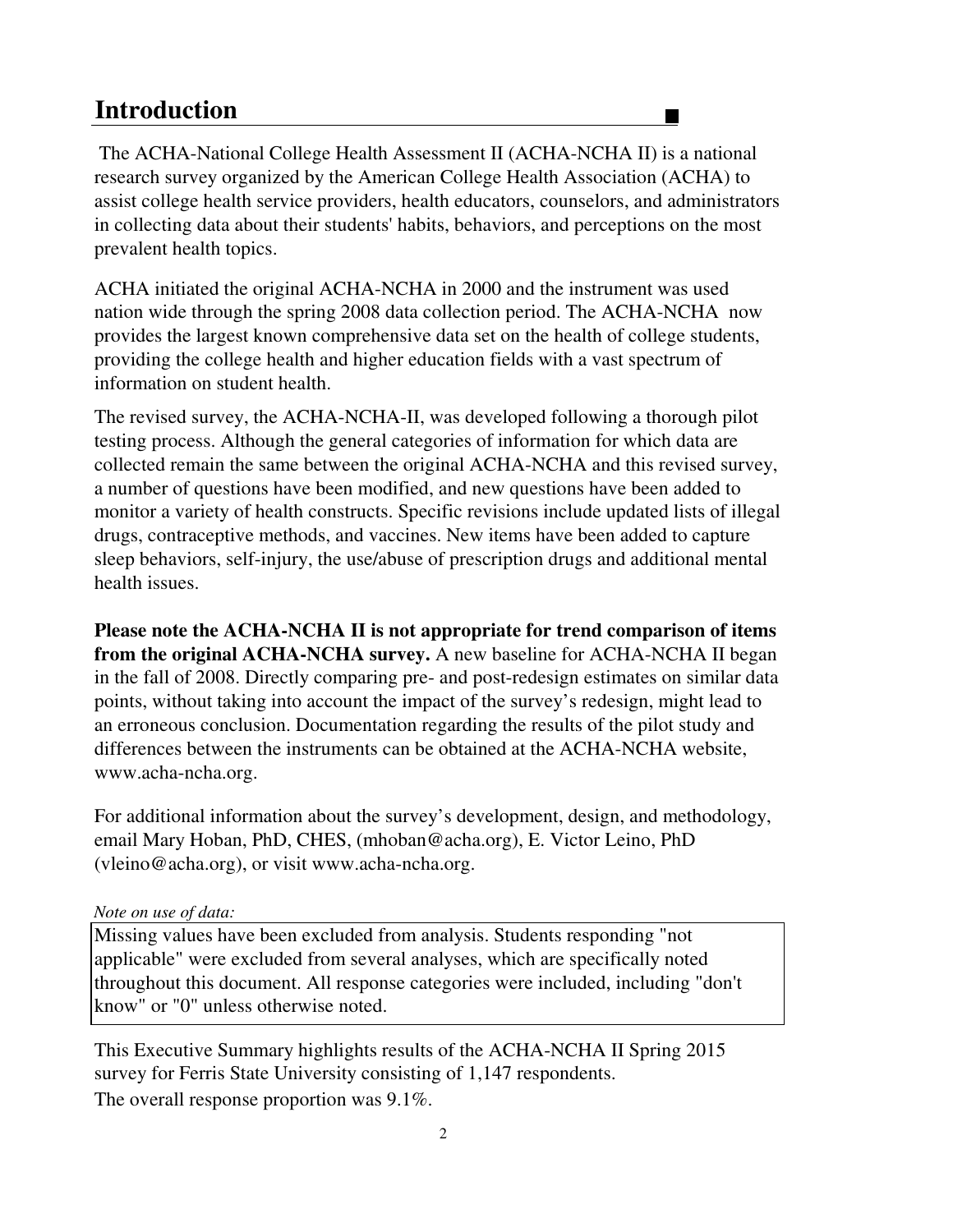#### **A. General Health of College Students**

■ 51.6 % of college students surveyed (58.6 % male and 48.8 % female) described their health as *very good or excellent .*

 $\blacksquare$ 

86.6 % of college students surveyed (88.5 % male and 86.0 % female) described their health as *good, very good or excellent .*

Proportion of college students who reported being diagnosed or treated by a professional for any of the following health problems within the last 12 months:

| Allergies:                   | 18.6 %   | Hepatitis B or C:            | $0.3 \%$ |
|------------------------------|----------|------------------------------|----------|
| Asthma:                      | 8.8%     | High blood pressure:         | 3.6 $%$  |
| Back pain:                   | 13.9 %   | High cholesterol:            | 3.4 $%$  |
| Broken bone/Fracture/Sprain: | 5.7 $%$  | HIV infection:               | $0.2 \%$ |
| Bronchitis:                  | 7.9%     | Irritable Bowel Syndrome:    | 2.7%     |
| Chlamydia:                   | 1.1 $%$  | Migraine headache:           | 11.3 %   |
| Diabetes:                    | 1.4 $%$  | Mononucleosis:               | 1.8 $%$  |
| Ear infection:               | 7.6 $%$  | Pelvic Inflammatory Disease: | $0.4 \%$ |
| Endometriosis:               | 1.7 $%$  | Repetitive stress injury:    | 1.7 $%$  |
| Genital herpes:              | $0.9 \%$ | Sinus infection:             | 17.8 $%$ |
| Genital warts/HPV:           | $0.8 \%$ | Strep throat:                | $9.0 \%$ |
| Gonorrhea:                   | $0.2 \%$ | Tuberculosis:                | $0.2 \%$ |
|                              |          | Urinary tract infection:     | 13.2 $%$ |

■ 56.5 % of college students (42.4 % male, 62.0 % female) reported being diagnosed or treated by a professional with one or more of the above conditions within the last 12 months.

Proportion of college students who reported any of the following:

| Attention Deficit and Hyperactivity Disorder (ADHD)             | $9.2\%$  |
|-----------------------------------------------------------------|----------|
| Chronic illness (e.g., cancer, diabetes, auto-immune disorders) | 7.1 $%$  |
| Deafness/Hearing loss                                           | $2.5\%$  |
| Learning disability                                             | 4.9 $%$  |
| Mobility/Dexterity disability                                   | 1.1 $%$  |
| Partial sightedness/Blindness                                   | $2.6\%$  |
| Psychiatric condition                                           | 6.0 %    |
| Speech or language disorder                                     | $0.7 \%$ |
| Other disability                                                | 3.4 $%$  |
|                                                                 |          |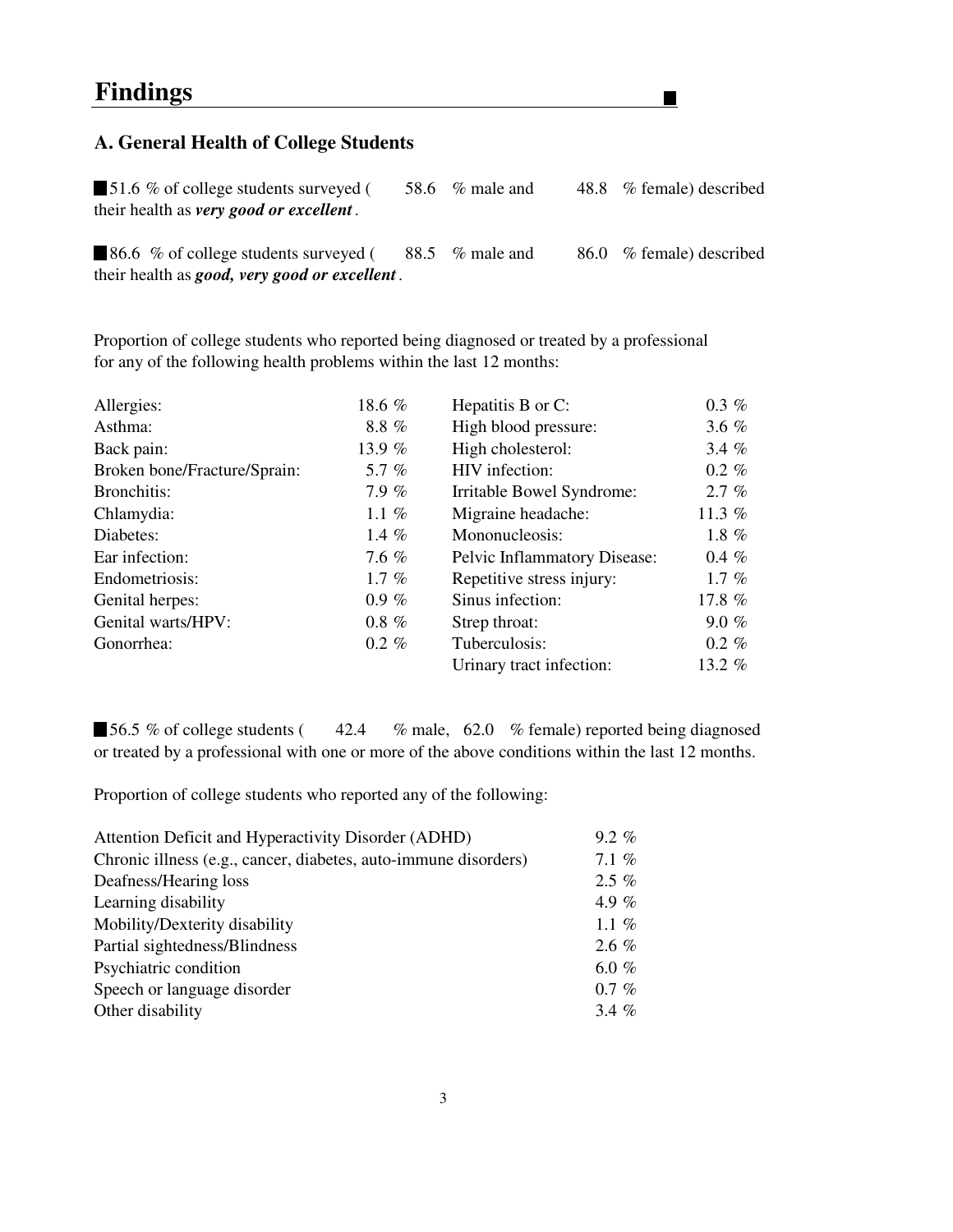### **B. Disease and Injury Prevention**

College students reported receiving the following vaccinations (shots):

- 67.8 % reported receiving vaccination against hepatitis B.
- 48.3 % reported receiving vaccination against Human Papillomavirus/HPV (cervical cancer vaccine).
- $\blacksquare$  44.0 % reported receiving vaccination against influenza (flu) in the last 12 months (shot or nasal mist).
- 72.2 % reported receiving vaccination against measles, mumps, rubella.
- 60.8 % reported receiving vaccination against meningococcal meningitis.
- 57.9 % reported receiving vaccination against varicella (chicken pox).

Other disease prevention practices reported by college students:

- 76.2 % reported having a dental exam and cleaning in the last 12 months.
- $\Box$  40.2 % of males reported performing a testicular self exam in the last 30 days.
- $\blacksquare$  43.0 % of females reported performing a breast self exam in the last 30 days.
- $\blacksquare$  48.8 % of females reported having a routine gynecological exam in the last 12 months.
- $\blacksquare$  51.7 % reported using sunscreen regularly with sun exposure.
- 26.9 % reported ever being tested for Human Immunodeficiency Virus (HIV) infection.

College students reported the following behaviors within the last 12 months:

| Percent (%)            | N/A, did not do this<br>activity within the<br>last 12 months | Never* | Rarely or<br>sometimes* | Mostly or<br>always* |
|------------------------|---------------------------------------------------------------|--------|-------------------------|----------------------|
| Wear a seatbelt when   |                                                               |        |                         |                      |
| you rode in a car      | 0.1                                                           | 0.3    | 2.8                     | 96.9                 |
| Wear a helmet when you |                                                               |        |                         |                      |
| rode a bicycle         | 39.4                                                          | 57.9   | 21.4                    | 20.7                 |
| Wear a helmet when you |                                                               |        |                         |                      |
| rode a motorcycle      | 79.4                                                          | 6.0    | 8.5                     | 85.5                 |
| Wear a helmet when you |                                                               |        |                         |                      |
| were inline skating    | 78.9                                                          | 71.0   | 11.2                    | 17.8                 |

*\* Students responding "N/A, did not do this activity within the last 12 months" were excluded.*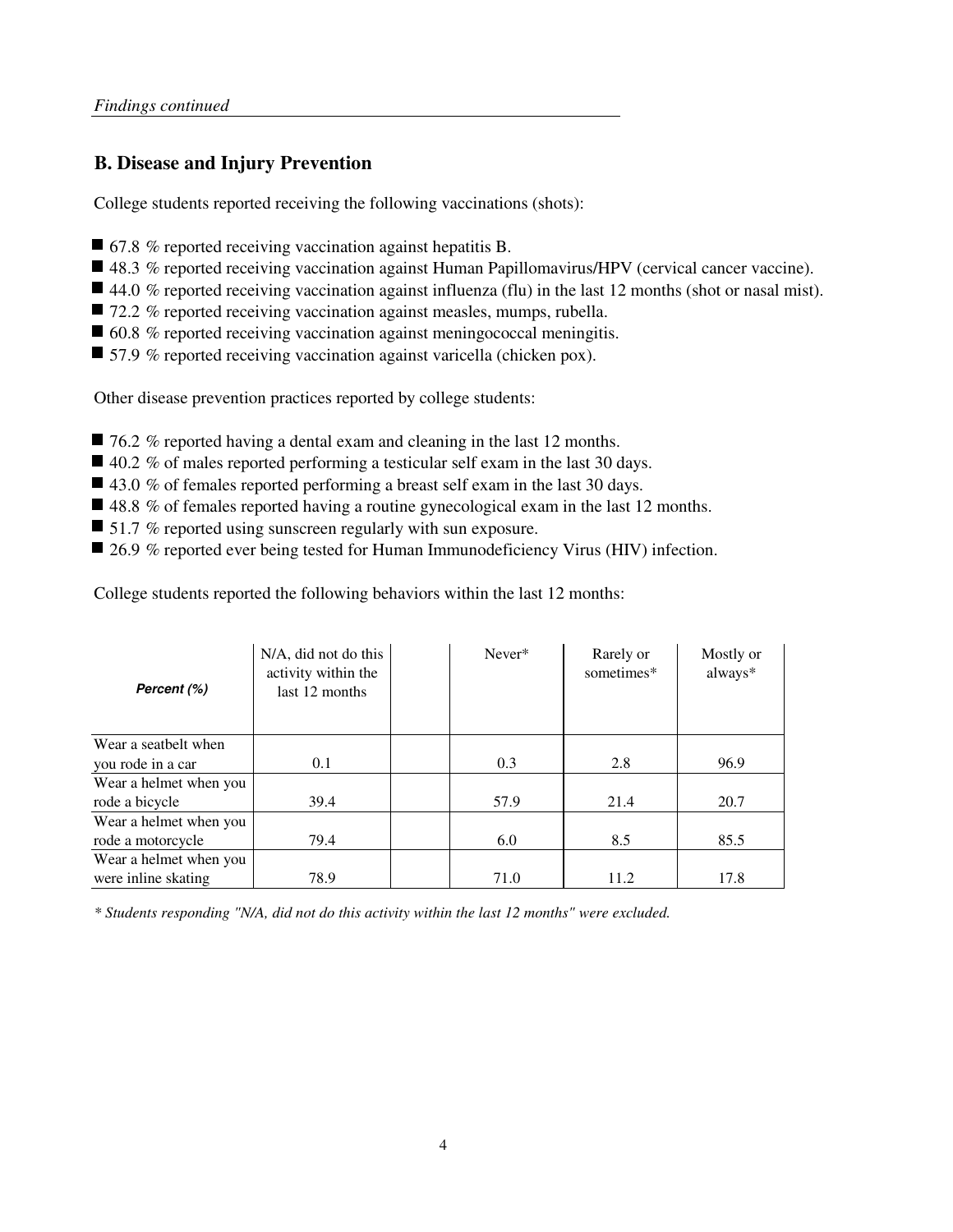### **C. Academic Impacts**

academic performance, defined as: received a lower grade on an exam, or an important project; received a lower grade in the course; received an incomplete or dropped the course; or experienced a significant disruption in thesis, dissertation, research, or practicum work; (listed alphabetically): Within the last 12 months, students reported the following factors affecting their individual

| Alcohol use:                               | $2.5\%$  | Gambling:<br>$0.1 \%$            |          |
|--------------------------------------------|----------|----------------------------------|----------|
| Allergies:                                 | $1.7 \%$ | Homesickness:                    | 4.8 %    |
| Anxiety:                                   | 22.0 %   | Injury:                          | 1.8 $%$  |
| Assault (physical):                        | $0.3 \%$ | Internet use/computer games:     | $8.7 \%$ |
| Assault (sexual):                          | $0.8 \%$ | Learning disability:             | 3.3 $%$  |
| Attention Deficit/Hyperactivity Disorder:  | 5.6 %    | Participation in extracurricular |          |
| Cold/Flu/Sore throat:                      | 12.7%    | activities:                      | 6.8 $%$  |
| Concern for a troubled friend              |          | Pregnancy (yours or partner's):  | $0.1 \%$ |
| or family member:                          | $9.0 \%$ | Relationship difficulties:       | $8.2\%$  |
| Chronic health problem or serious illness: | 3.0 $%$  | Roommate difficulties:           | 6.1 $%$  |
| Chronic pain:                              | 3.4 $%$  | Sexually transmitted disease/    |          |
| Death of a friend or family member:        | 5.3 %    | infection (STD/I):               | $0.2 \%$ |
| Depression:                                | 11.6 $%$ | Sinus infection/Ear infection/   |          |
| Discrimination:                            | $1.0 \%$ | Bronchitis/Strep throat:         | 5.4 %    |
| Drug use:                                  | $0.5 \%$ | Sleep difficulties:              | 20.1%    |
| Eating disorder/problem:                   | $0.5 \%$ | Stress:                          | 28.1 %   |
| Finances:                                  | 5.6 %    | Work:                            | 12.6 $%$ |
|                                            |          | Other:                           | 1.4 $%$  |

#### **D. Violence, Abusive Relationships and Personal Safety**

Within the last 12 months, college students reported experiencing:

| Percent (%)                                      | <b>Male</b>   | Female | <b>Total</b> |
|--------------------------------------------------|---------------|--------|--------------|
| A physical fight                                 | 9.1           | 2.8    | 4.6          |
| A physical assault (not sexual assault)          | 3.8           | 3.2    | 3.5          |
| A verbal threat                                  | 23.0          | 18.3   | 19.6         |
| Sexual touching without their consent            | 2.5           | 8.7    | 7.0          |
| Sexual penetration attempt without their consent | 0.9           | 3.4    | 2.8          |
| Sexual penetration without their consent         | $0.6^{\circ}$ | 2.1    | 1.8          |
| <b>Stalking</b>                                  | 1.9           | 6.3    | 5.1          |
| An emotionally abusive intimate relationship     | 7.3           | 10.7   | 9.7          |
| A physically abusive intimate relationship       | 2.5           | 1.7    | 2.1          |
| A sexually abusive intimate relationship         | 1.0           | 2.1    | 1.9          |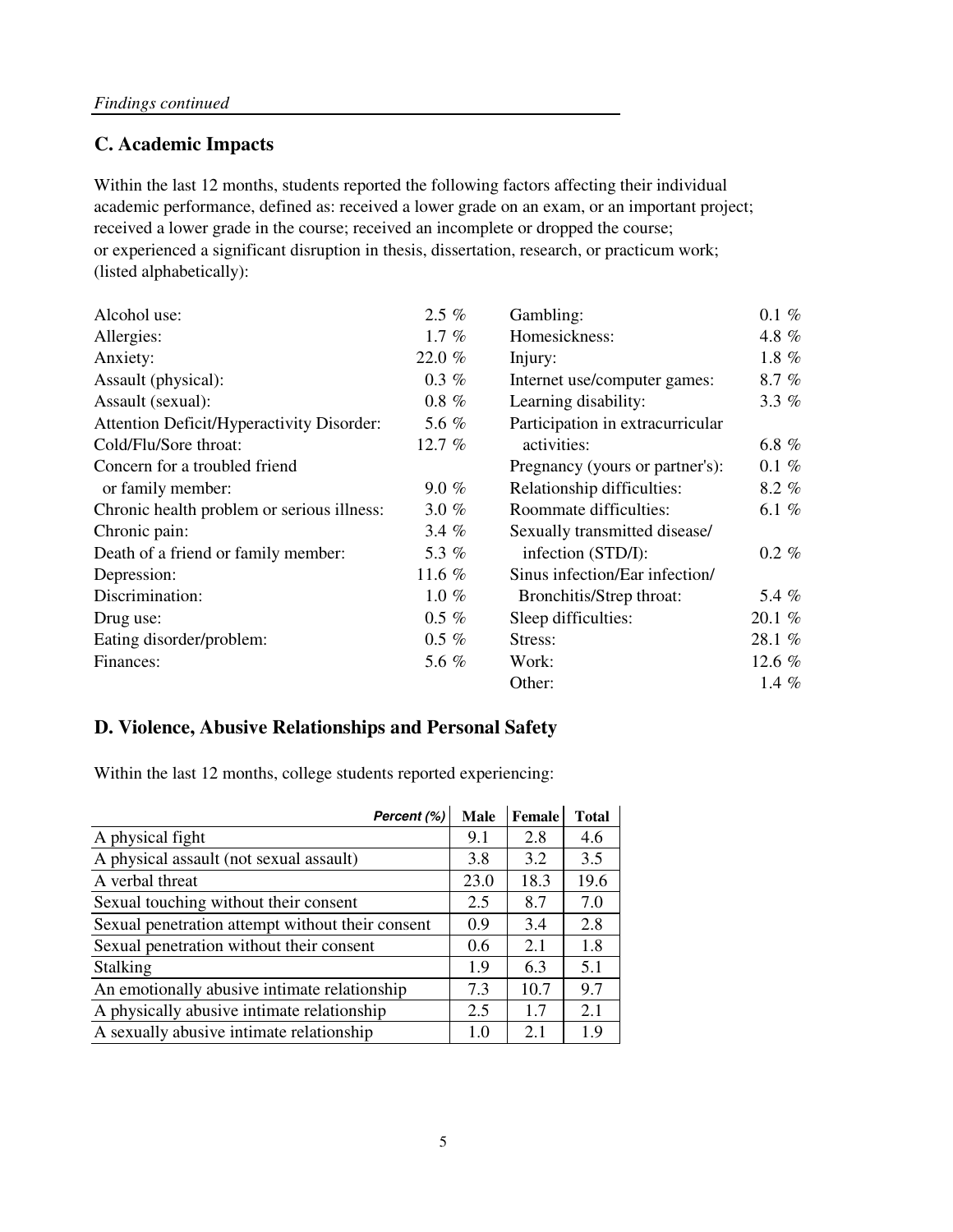College students reported feeling *very safe* :

|                                    | Percent (%) | <b>Male</b> | Female | <b>Total</b> |
|------------------------------------|-------------|-------------|--------|--------------|
| On their campus (daytime)          |             | 86.5        | 83.0   | 83.9         |
| On their campus (nighttime)        |             | 56.4        | 22.3   | 32.0         |
| In the community surrounding their |             |             |        |              |
| school (daytime)                   |             | 69.0        | 62.1   | 64.0         |
| In the community surrounding their |             |             |        |              |
| school (nighttime)                 |             | 42.9        | 174    | 24.6         |

#### **E. Alcohol, Tobacco, and Other Drug Use**

Reported use versus perceived use - reported use for all students within the past 30 days compared with how often students perceived the typical student on campus used substances within the same time period. The last line of each table combines all categories of any use in the last 30 days.

| <b>Alcohol</b>                    | <b>Actual Use</b> |               |              | <b>Perceived Use</b> |             |        |              |
|-----------------------------------|-------------------|---------------|--------------|----------------------|-------------|--------|--------------|
| Percent (%)                       | Male              | <b>Female</b> | <b>Total</b> |                      | <b>Male</b> | Female | <b>Total</b> |
| Never used                        | 19.9              | 20.3          | 20.3         |                      | 3.1         | 2.6    | 2.8          |
| Used, but not in the last 30 days | 14.2              | 17.7          | 16.8         |                      | 1.3         | 1.1    |              |
| Used 1-9 days                     | 50.5              | 52.9          | 52.1         |                      | 29.9        | 28.0   | 28.5         |
| Used 10-29 days                   | 13.9              | 8.7           | 10.2         |                      | 43.7        | 45.0   | 44.7         |
| Used all 30 days                  | 1.6               | 0.4           | 0.7          |                      | 22.0        | 23.3   | 22.9         |
| Any use within the last 30 days   | 65.9              | 62.0          | 63.0         |                      | 95.6        | 96.3   | 96.0         |

| <b>Actual Use</b> |              | <b>Perceived Use</b> |             |        |              |
|-------------------|--------------|----------------------|-------------|--------|--------------|
| <b>Female</b>     | <b>Total</b> |                      | <b>Male</b> | Female | <b>Total</b> |
| 20.3              | 20.3         |                      | 3.1         | 2.6    | 2.8          |
| 17.7              | 16.8         |                      | 1.3         | 1.1    | 1.1          |
| 52.9              | 52.1         |                      | 29.9        | 28.0   | 28.5         |
| 8.7               | 10.2         |                      | 43.7        | 45.0   | 44.7         |
| 0.4               | 0.7          |                      | 22.0        | 23.3   | 22.9         |
|                   |              |                      |             |        |              |
| 62.0              | 63.0         |                      | 95.6        | 96.3   | 96.0         |

| <b>Cigarette</b><br><b>Actual Use</b> |             |        | <b>Perceived Use</b> |  |             |        |              |
|---------------------------------------|-------------|--------|----------------------|--|-------------|--------|--------------|
| Percent (%)                           | <b>Male</b> | Female | <b>Total</b>         |  | <b>Male</b> | Female | <b>Total</b> |
| Never used                            | 67.4        | 74.2   | 72.0                 |  | 7.5         | 4.8    | 5.6          |
| Used, but not in the last 30 days     | 17.7        | 17.0   | 17.3                 |  | 7.2         | 5.7    | 6.1          |
| Used 1-9 days                         | 7.9         | 3.9    | 5.3                  |  | 39.8        | 30.4   | 32.9         |
| Used 10-29 days                       | 1.9         | 1.0    | 1.2                  |  | 22.9        | 25.5   | 24.8         |
| Used all 30 days                      | 5.1         | 3.9    | 4.2                  |  | 22.6        | 33.6   | 30.7         |
|                                       |             |        |                      |  |             |        |              |
| Any use within the last 30 days       | 14.9        | 8.9    | 10.7                 |  | 85.3        | 89.5   | 88.3         |

| Marijuana                         | <b>Actual Use</b> |               |              | <b>Perceived Use</b> |             |        |              |
|-----------------------------------|-------------------|---------------|--------------|----------------------|-------------|--------|--------------|
| Percent (%)                       | Male              | <b>Female</b> | <b>Total</b> |                      | <b>Male</b> | Female | <b>Total</b> |
| Never used                        | 68.0              | 67.9          | 67.8         |                      | 7.5         | 4.5    | 5.5          |
| Used, but not in the last 30 days | 20.9              | 21.6          | 21.5         |                      | 10.3        | 5.5    | 6.8          |
| Used 1-9 days                     | 7.3               | 7.9           | 7.8          |                      | 46.4        | 38.1   | 40.4         |
| Used 10-29 days                   | 2.5               | 2.1           | 2.2          |                      | 21.9        | 32.6   | 29.5         |
| Used all 30 days                  | 1.3               | 0.5           | 0.7          |                      | 13.8        | 19.4   | 17.9         |
|                                   |                   |               |              |                      |             |        |              |
| Any use within the last 30 days   | 11.1              | 10.5          | 10.7         |                      | 82.1        | 90.0   | 87.7         |

| <b>Perceived Use</b> |                     |      |  |  |  |  |  |
|----------------------|---------------------|------|--|--|--|--|--|
| <b>Male</b>          | <b>Female</b> Total |      |  |  |  |  |  |
| 7.5                  | 4.8                 | 5.6  |  |  |  |  |  |
| 7.2                  | 5.7                 | 6.1  |  |  |  |  |  |
| 39.8                 | 30.4                | 32.9 |  |  |  |  |  |
| 22.9                 | 25.5                | 24.8 |  |  |  |  |  |
| 22.6                 | 33.6                | 30.7 |  |  |  |  |  |
|                      |                     |      |  |  |  |  |  |
| 85.3                 | 89.5                | 88.3 |  |  |  |  |  |

#### **Perceived Use**

| <b>Male</b> | Female | <b>Total</b> |
|-------------|--------|--------------|
| 7.5         | 4.5    | 5.5          |
| 10.3        | 5.5    | 6.8          |
| 46.4        | 38.1   | 40.4         |
| 21.9        | 32.6   | 29.5         |
| 13.8        | 19.4   | 17.9         |
|             |        |              |
| 82.1        | 90.0   | 87.7         |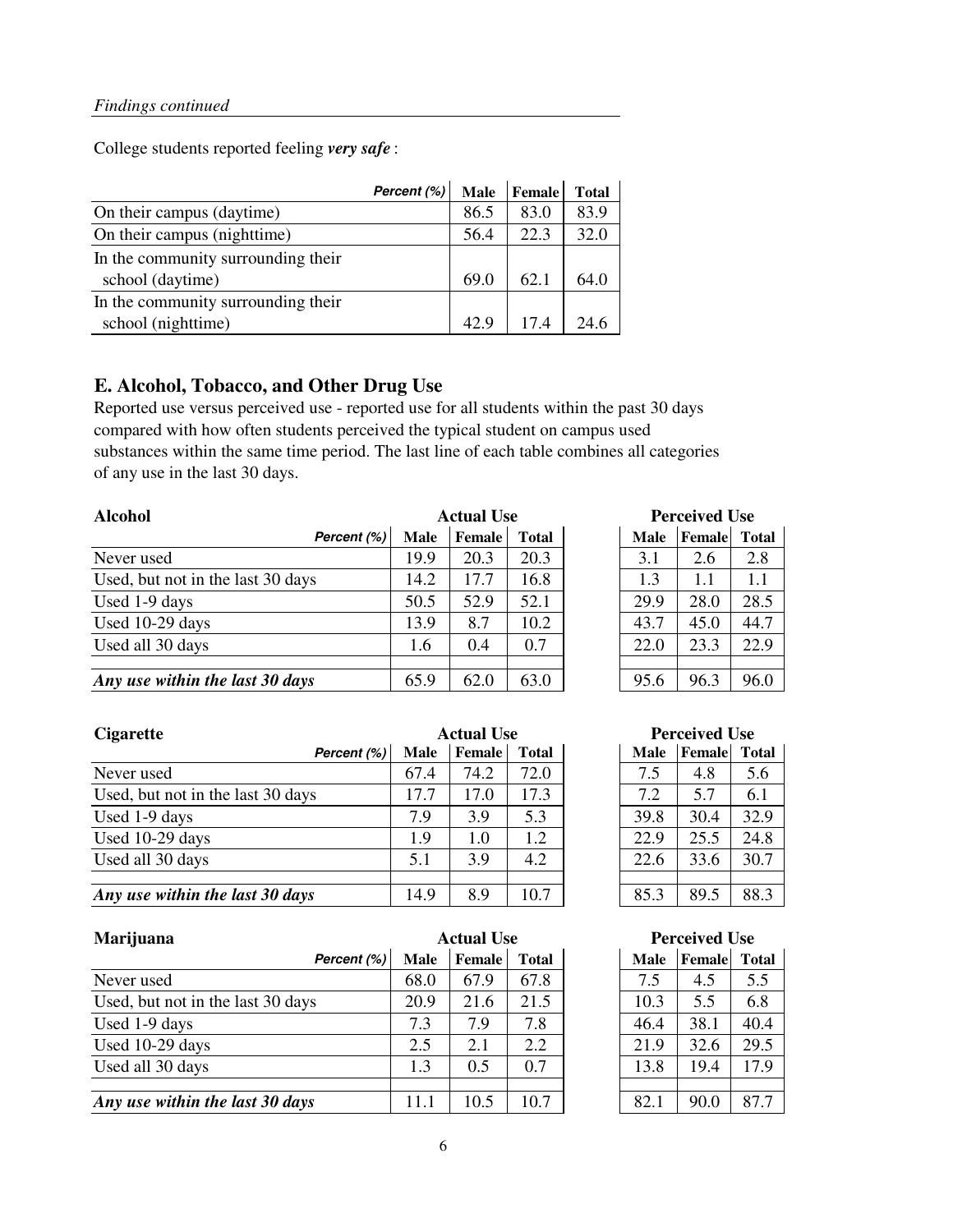| Tobacco from a water pipe (hookah) |             | <b>Actual Use</b> |              |  | <b>Perceived Use</b> |        |              |  |
|------------------------------------|-------------|-------------------|--------------|--|----------------------|--------|--------------|--|
| Percent (%)                        | <b>Male</b> | <b>Female</b>     | <b>Total</b> |  | <b>Male</b>          | Female | <b>Total</b> |  |
| Never used                         | 69.7        | 71.7              | 71.0         |  | 11.3                 | 7.3    | 8.4          |  |
| Used, but not in the last 30 days  | 22.4        | 21.4              | 21.7         |  | 12.9                 | 8.7    | 9.8          |  |
| Used 1-9 days                      | 7.6         | 6.2               | 6.7          |  | 52.0                 | 50.3   | 50.9         |  |
| Used 10-29 days                    | 0.3         | 0.7               | 0.6          |  | 15.7                 | 23.4   | 21.1         |  |
| Used all 30 days                   | 0.0         | 0.0               | 0.0          |  | 8.2                  | 10.4   | 9.8          |  |
|                                    |             |                   |              |  |                      |        |              |  |
| Any use within the last 30 days    | 7.9         | 6.9               | 7.3          |  | 75.9                 | 84.1   | 81.7         |  |

| Perceived Use |                     |      |  |  |  |
|---------------|---------------------|------|--|--|--|
| Male          | <b>Female</b> Total |      |  |  |  |
| 11.3          | 7.3                 | 8.4  |  |  |  |
| 12.9          | 8.7                 | 9.8  |  |  |  |
| 52.0          | 50.3                | 50.9 |  |  |  |
| 15.7          | 23.4                | 21.1 |  |  |  |
| 8.2           | 10.4                | 9.8  |  |  |  |
|               |                     |      |  |  |  |
| 75.9          | 84.1                | 81.7 |  |  |  |

| All other drugs combined <sup>®</sup> |             | <b>Actual Use</b> |              |  | <b>Perceived Use</b> |        |              |
|---------------------------------------|-------------|-------------------|--------------|--|----------------------|--------|--------------|
| Percent (%)                           | <b>Male</b> | <b>Female</b>     | <b>Total</b> |  | <b>Male</b>          | Female | <b>Total</b> |
| Never used                            | 56.6        | 75.7              | 70.2         |  | 7.2                  | 5.4    | 6.0          |
| Used, but not in the last 30 days     | 21.4        | 17.5              | 18.7         |  | 6.9                  | 7.5    | 7.4          |
| Used 1-9 days                         | 12.9        | 4.3               | 6.8          |  | 37.9                 | 39.9   | 39.2         |
| Used 10-29 days                       | 4.1         | 1.7               | 2.4          |  | 26.3                 | 27.8   | 27.3         |
| Used all 30 days                      | 5.0         | 0.7               | 1.9          |  | 21.6                 | 19.4   | 20.1         |
|                                       |             |                   |              |  |                      |        |              |
| Any use within the last 30 days       | 22.0        | 6.7               | 11.1         |  | 85.9                 | 87.0   | 86.7         |

| <b>Actual Use</b> |               |              | <b>Perceived Use</b> |        |              |  |  |
|-------------------|---------------|--------------|----------------------|--------|--------------|--|--|
|                   | <b>Female</b> | <b>Total</b> | <b>Male</b>          | Female | <b>Total</b> |  |  |
|                   | 75.7          | 70.2         | 7.2                  | 5.4    | 6.0          |  |  |
|                   | 17.5          | 18.7         | 6.9                  | 7.5    | 7.4          |  |  |
|                   | 4.3           | 6.8          | 37.9                 | 39.9   | 39.2         |  |  |
|                   | 1.7           | 2.4          | 26.3                 | 27.8   | 27.3         |  |  |
|                   | 0.7           | 1.9          | 21.6                 | 19.4   | 20.1         |  |  |
|                   |               |              |                      |        |              |  |  |
|                   | 67            | 11.1         | 85.9                 | 87.0   | 86.7         |  |  |

\* Includes cigars, smokeless tobacco, cocaine, methamphetamine, other amphetamines, sedatives, hallucinogens, anabolic steroids, opiates, inhalants, MDMA, other club drugs, other illegal drugs. (Excludes alcohol, cigarettes, tobacco from a water pipe, and marijuana).

■ 1.6 % of college students reported driving after having 5 or more drinks in the last 30 days.<sup>\*</sup> 21.9 % of college students reported driving after having *any alcohol* in the last 30 days.<sup>\*</sup> *\*Students responding "N/A, don't drive" and "N/A don't drink" were excluded from this analysis.*

Estimated Blood Alcohol Concentration (or eBAC) of college students reporting 1 or more drinks the last time they "partied" or socialized. **Students reporting 0 drinks were excluded from the analysis**. Due to the improbability of a student surviving a drinking episode resulting in an extremely high eBAC, all students with an eBAC of 0.50 or higher are also omitted from these eBAC figures. eBAC is an estimated figure based on the reported number of drinks consumed during the last time they "partied" or socialized, their approximate time of consumption, sex, weight, and the average rate of ethanol metabolism.

| <b>Estimated BAC</b> | Percent (%) | <b>Male</b> | Female | <b>Total</b> |
|----------------------|-------------|-------------|--------|--------------|
| 0.08                 |             | 72.3        | 73.8   | 73.4         |
| $\overline{$ < .10   |             | 77.3        | 80.8   | 79.8         |
|                      |             |             |        |              |
| Mean                 |             | 0.06        | 0.06   | 0.06         |
| Median               |             | 0.03        | 0.03   | 0.03         |
| <b>Std Dev</b>       |             | 0.07        | 0.07   | 0.07         |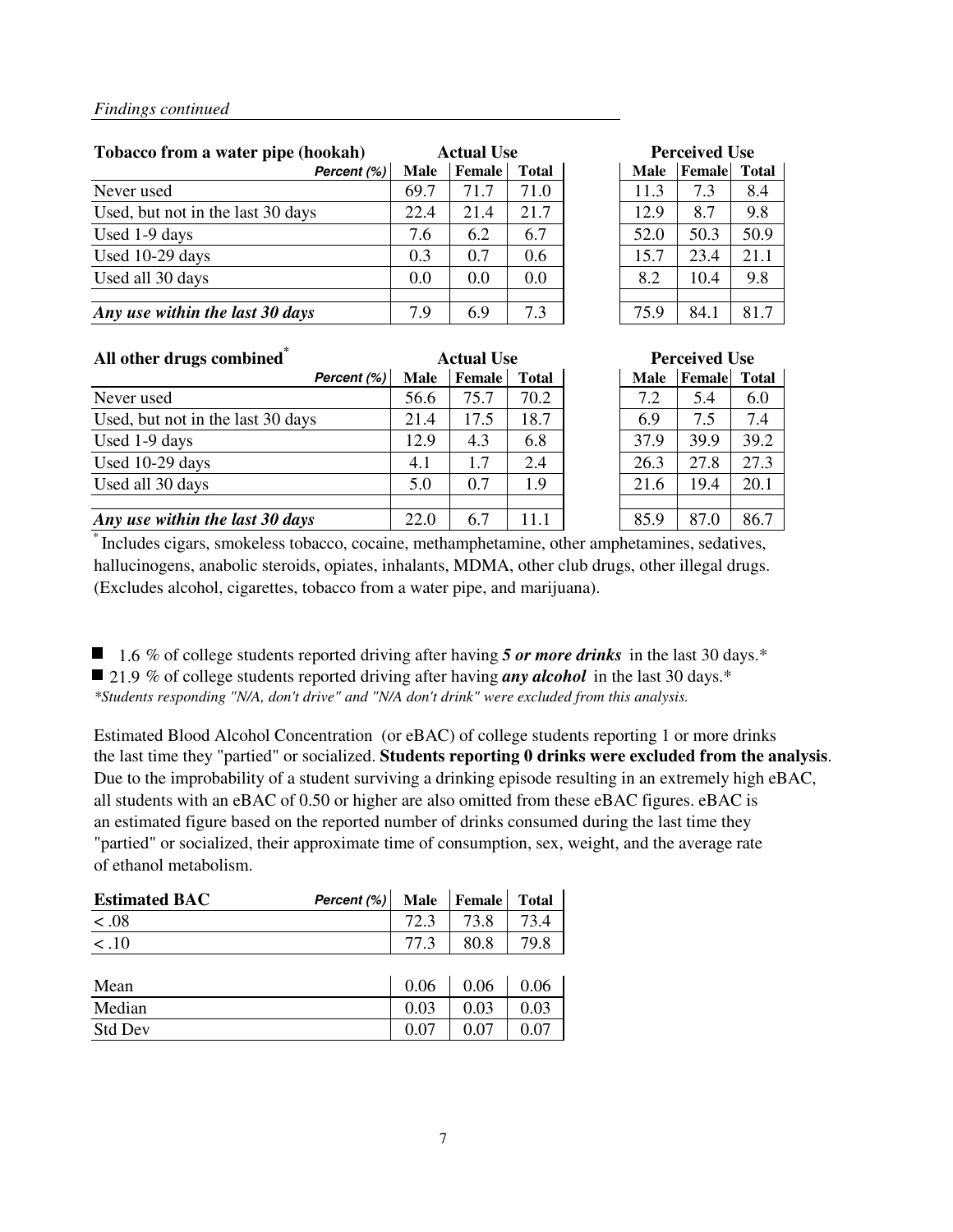Reported number of drinks consumed the last time students "partied" or socialized. Only students reporting one or more drinks were included.

| Number of drinks* | Percent (%) | <b>Male</b> | <b>Female</b> | <b>Total</b> |
|-------------------|-------------|-------------|---------------|--------------|
| 4 or fewer        |             | 46.4        | 68.4          | 62.3         |
| $\overline{5}$    |             | 10.9        | 10.5          | 10.6         |
| 6                 |             | 10.5        | 8.3           | 8.8          |
| or more           |             | 32.3        | 12.8          | 18.3         |
|                   |             |             |               |              |
| Mean              |             | 5.96        | 3.99          | 4.54         |
| Median            |             | 5.00        | 3.00          | 4.00         |
| <b>Std Dev</b>    |             | 4.34        | 2.94          | 3.49         |

*\* Students reporting 0 drinks were excluded.*

Reported number of times college students consumed five or more drinks in a sitting within the last two weeks:

|                     | Percent (%) | <b>Male</b> | Female | <b>Total</b> |
|---------------------|-------------|-------------|--------|--------------|
| N/A don't drink     |             | 25.2        | 22.2   | 23.2         |
| None                |             | 37.4        | 52.3   | 48.0         |
| $1-2 \text{ times}$ |             | 23.4        | 18.7   | 20.0         |
| 3-5 times           |             | 10.9        | 5.4    | 6.9          |
| 6 or more times     |             | 3.1         | 1.5    | 1.9          |

Percent of college students who reported using prescription drugs that were not prescribed to them within the last 12 months:

|                             | Percent (%) | <b>Male</b> | Female | <b>Total</b> |
|-----------------------------|-------------|-------------|--------|--------------|
| Antidepressants             |             | 2.2         | 2.7    | 2.5          |
| Erectile dysfunction drugs  |             | 0.3         | 0.5    | 0.4          |
| Pain killers                |             | 5.3         | 4.4    | 4.6          |
| Sedatives                   |             | 2.8         | 3.1    | 3.0          |
| Stimulants                  |             | 8.5         | 6.4    | 6.9          |
|                             |             |             |        |              |
| Used 1 or more of the above |             | 11.9        | 11.0   | 11.2         |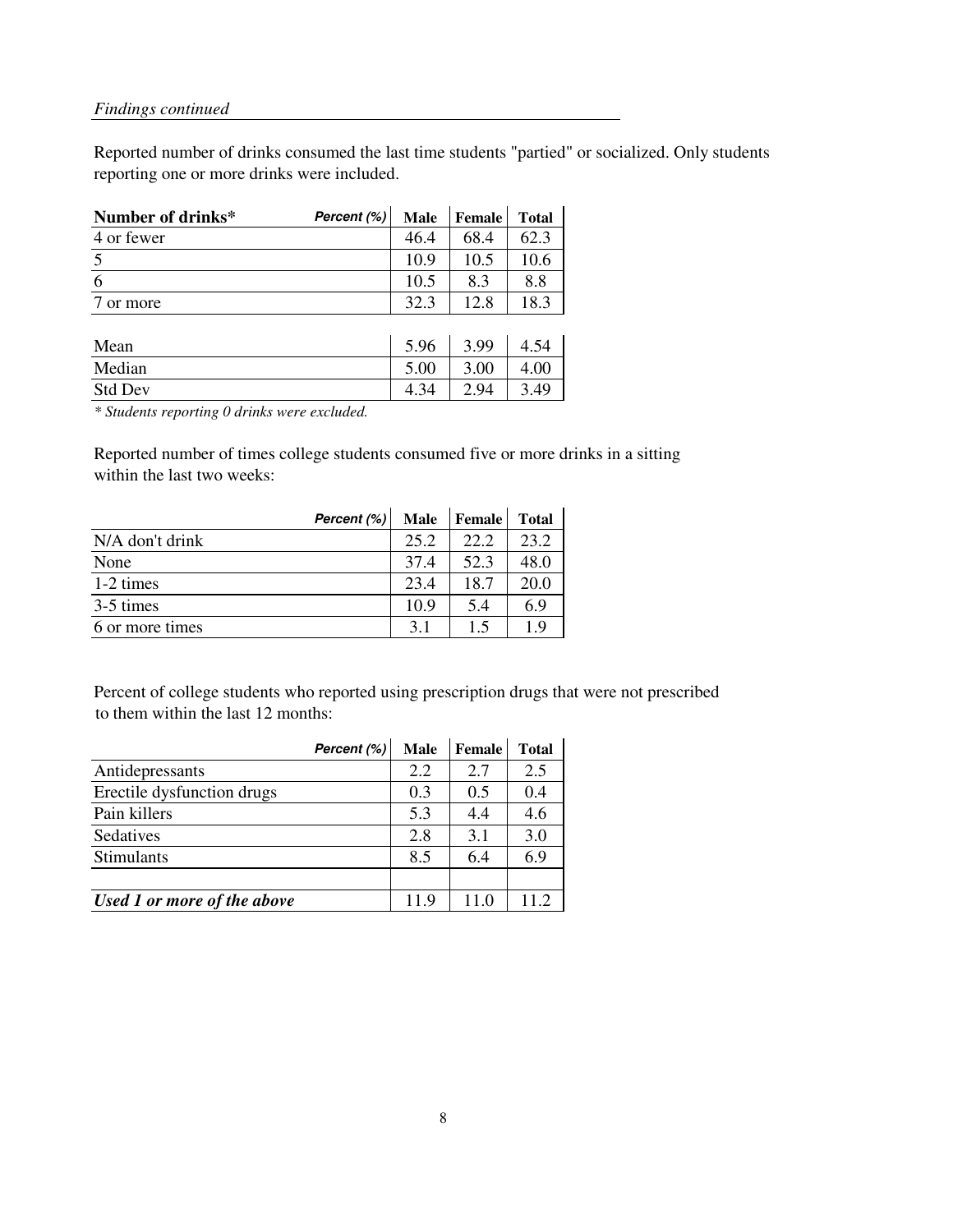College students reported doing the following *most of the time* or *always* when they "partied" or socialized during the last 12 months:\*

| Percent (%)                                                  | <b>Male</b> | Female | <b>Total</b> |
|--------------------------------------------------------------|-------------|--------|--------------|
| Alternate non-alcoholic with alcoholic beverages             | 27.5        | 34.7   | 32.6         |
| Avoid drinking games                                         | 41.6        | 40.7   | 40.8         |
| Choose not to drink alcohol                                  | 25.7        | 32.3   | 30.5         |
| Determine in advance not to exceed a set number of drinks    | 40.3        | 44.3   | 43.2         |
| Eat before and/or during drinking                            | 84.9        | 82.3   | 83.1         |
| Have a friend let you know when you have had enough          | 35.0        | 48.8   | 45.0         |
| Keep track of how many drinks being consumed                 | 65.3        | 69.3   | 68.3         |
| Pace drinks to one or fewer an hour                          | 29.7        | 43.3   | 39.6         |
| Stay with the same group of friends the entire time drinking | 86.4        | 93.2   | 91.4         |
| Stick with only one kind of alcohol when drinking            | 62.7        | 65.5   | 64.6         |
| Use a designated driver                                      | 87.7        | 92.0   | 90.8         |
|                                                              |             |        |              |
| Reported one or more of the above                            | 98.0        | 98.3   | 98.3         |

*\*Students responding "N/A, don't drink" were excluded from this analysis.*

College students who drank alcohol reported experiencing the following in the last 12 months when drinking alcohol:\*

|                                            | Percent (%) | <b>Male</b> | Female | <b>Total</b> |
|--------------------------------------------|-------------|-------------|--------|--------------|
| Did something you later regretted          |             | 24.8        | 28.7   | 27.4         |
| Forgot where you were or what you did      |             | 27.5        | 24.2   | 24.9         |
| Got in trouble with the police             |             | 3.4         | 2.3    | 2.7          |
| Someone had sex with me without my consent |             | 0.8         | 1.4    | 1.3          |
| Had sex with someone without their consent |             | 0.0         | 0.5    | 0.3          |
| Had unprotected sex                        |             | 23.1        | 19.9   | 20.8         |
| Physically injured yourself                |             | 12.6        | 9.6    | 10.4         |
| Physically injured another person          |             | 2.9         | 1.1    | 1.6          |
| Seriously considered suicide               |             | 2.5         | 3.5    | 3.2          |
|                                            |             |             |        |              |
| Reported one or more of the above          |             | 46.3        | 45.0   | 45.2         |

*\*Students responding "N/A, don't drink" were excluded from this analysis.*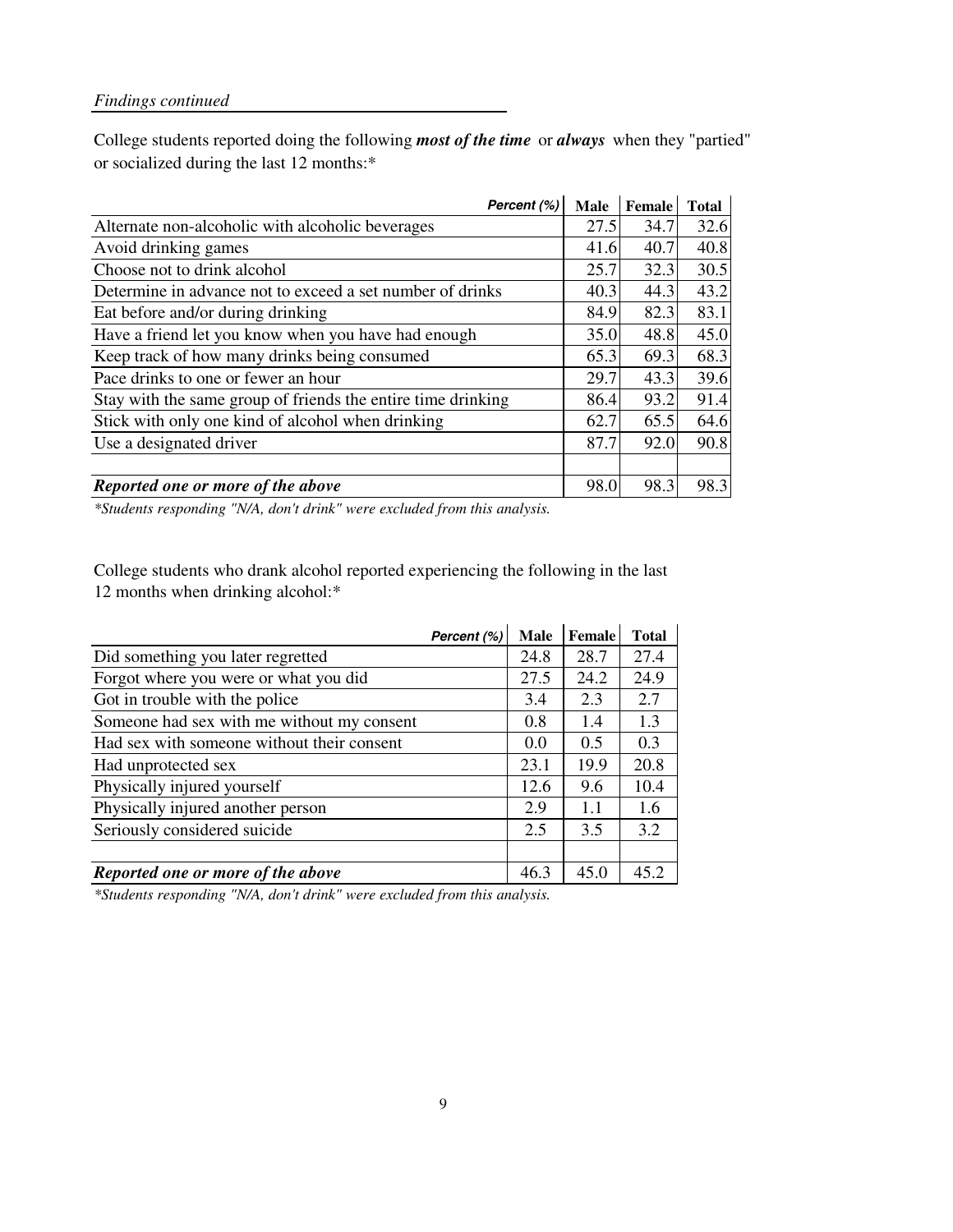### **F. Sexual Behavior**

College students reported having the following number of sexual partners (oral sex, vaginal or anal intercourse) within the last 12 months:

|                   | Percent (%) | <b>Male</b> | <b>Female</b> | <b>Total</b> |
|-------------------|-------------|-------------|---------------|--------------|
| None              |             | 31.4        | 22.7          | 25.2         |
|                   |             | 46.3        | 54.0          | 51.8         |
| ာ                 |             | 6.7         | 10.4          | 9.3          |
| $\mathbf{\Omega}$ |             | 4.1         | 5.1           | 4.8          |
| 4 or more         |             | 11.4        | 7.9           | 8.9          |

Number of partners among students reporting to have at least one sexual partner within the last 12 months:\*

|                | <b>Male</b> | Female | Total |
|----------------|-------------|--------|-------|
| Mean           | 2.08        | .76    | .84   |
| Median         | $1.00\,$    | .00    | .00   |
| <b>Std Dev</b> | 2.32        | .68    | 1.86  |

*\*Students reporting 0 sexual partners within the last 12 months were excluded.*

College students reported having oral, vaginal or anal sex in the last 30 days:

#### **Oral sex within the past 30 days**

| Oral sex within the past 50 days                               |      |      |              |
|----------------------------------------------------------------|------|------|--------------|
| Percent $(\%)$ Male Female Total                               |      |      |              |
| No, have never done this sexual activity                       | 29.0 | 22.6 | $\perp$ 24.3 |
| No, have done this sexual activity but not in the last 30 days | 27.1 | 26.3 | 26.8         |
| Yes                                                            | 43.8 | 51.1 | 48.9         |

#### **Vaginal sex within the past 30 days**

| Vaginal Sex Within the past 50 days                            |      |      |      |
|----------------------------------------------------------------|------|------|------|
| Percent (%) Male Female Total                                  |      |      |      |
| No, have never done this sexual activity                       | 32.1 | 23.2 | 25.8 |
| No, have done this sexual activity but not in the last 30 days | 20.1 | 17.1 | 18.0 |
| Yes                                                            | 47.8 | 59.7 | 56.2 |

#### **Anal sex within the past 30 days**

| Percent (%) Male Female Total                                  |      |             |      |
|----------------------------------------------------------------|------|-------------|------|
| No, have never done this sexual activity                       | 66.2 | $68.8$ 68.0 |      |
| No, have done this sexual activity but not in the last 30 days | 25.9 | $26.0$ 1    | 25.9 |
| Yes                                                            |      | 5.2         | 6.0  |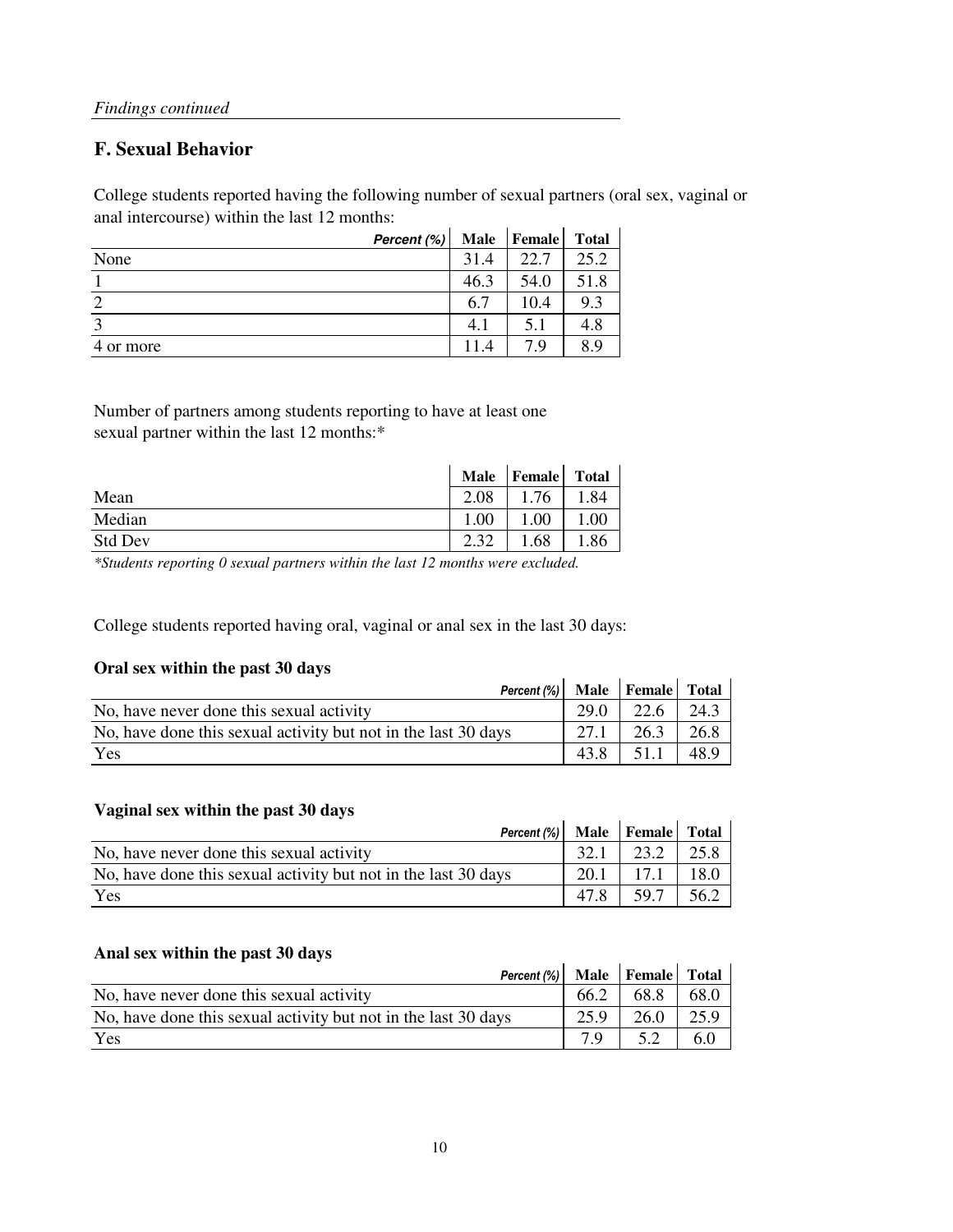|                                    | <b>Percent</b> $(\%)$ Male Female Total |      |      |      |
|------------------------------------|-----------------------------------------|------|------|------|
| Sexually active students reported* |                                         |      |      |      |
| Oral sex                           |                                         | 3.6  | 4.1  | 4.0  |
| Vaginal intercourse                |                                         | 51.8 | 48.2 | 49.2 |
| Anal intercourse                   |                                         | 30.5 | 14.9 | 20.1 |
|                                    |                                         |      |      |      |

#### Using a condom or other protective barrier within the last 30 days (*mostly or always*):

*\*Students responding "Never did this sexual activity" or "Have not done this during the last thirty days" were excluded from the analysis.*

#### **Contraceptive use reported by students or their partner the last time they had vaginal intercourse:**

| <b>Percent</b> $(\%)$ Male Female Total       |      |                      |      |
|-----------------------------------------------|------|----------------------|------|
| Yes, used a method of contraception           | 51.9 | 64.1                 | 60.4 |
| Not applicable/Didn't use a method/Don't know |      | $48.1$   35.9   39.6 |      |

#### **If YES to contraceptive use the last time student had vaginal intercourse, reported means of birth control used among college students or their partner to prevent pregnancy:**

| Percent (%)                                                    | <b>Male</b> | Female | <b>Total</b> |
|----------------------------------------------------------------|-------------|--------|--------------|
| Birth control pills (monthly or extended cycle)                | 64.4        | 64.9   | 64.6         |
| Birth control shots                                            | 7.3         | 6.3    | 6.5          |
| Birth control implants                                         | 4.3         | 3.1    | 3.4          |
| Birth control patch                                            | 3.1         | 1.0    | 1.5          |
| Vaginal ring                                                   | 2.5         | 2.5    | 2.5          |
| Intrauterine device                                            | 7.4         | 5.3    | 5.8          |
| Male condom                                                    | 66.7        | 59.6   | 61.4         |
| Female condom                                                  | 2.5         | 0.6    | 1.0          |
| Diaphragm or cervical cap                                      | 1.9         | 0.0    | 0.4          |
| Contraceptive sponge                                           | 1.9         | 0.2    | 0.6          |
| Spermicide (foam, jelly, cream)                                | 8.0         | 3.3    | 4.4          |
| Fertility awareness (calendar, mucous, basal body temperature) | 6.1         | 8.6    | 8.1          |
| Withdrawal                                                     | 38.7        | 40.4   | 39.8         |
| Sterilization (hysterectomy, tubes tied, vasectomy)            | 7.4         | 4.5    | 5.1          |
| Other method                                                   | 3.7         | 2.6    | 2.8          |
|                                                                |             |        |              |
| Male condom use plus another method                            | 60.4        | 52.8   | 54.6         |
| Any two or more methods (excluding male condoms)               | 40.2        | 41.5   | 41.1         |

■ 10.8 % of sexually active college students reported using (or reported their partner used) emergency contraception ("morning after pill") within the last 12 months.

(male: 7.2 %; female: 12.2 %).\*

*\*Students responding "Not sexually active" were excluded from the analysis.*

■ 0.2 % of college students who had vaginal intercourse within the last 12 months reported experiencing an unintentional pregnancy or got someone pregnant within the last 12 months. (male: 0.5 %; female: 0.2 %).\*\* *\*\*Students responding "Have not had vaginal intercourse within the last 12 months" were excluded from the analysis.* 11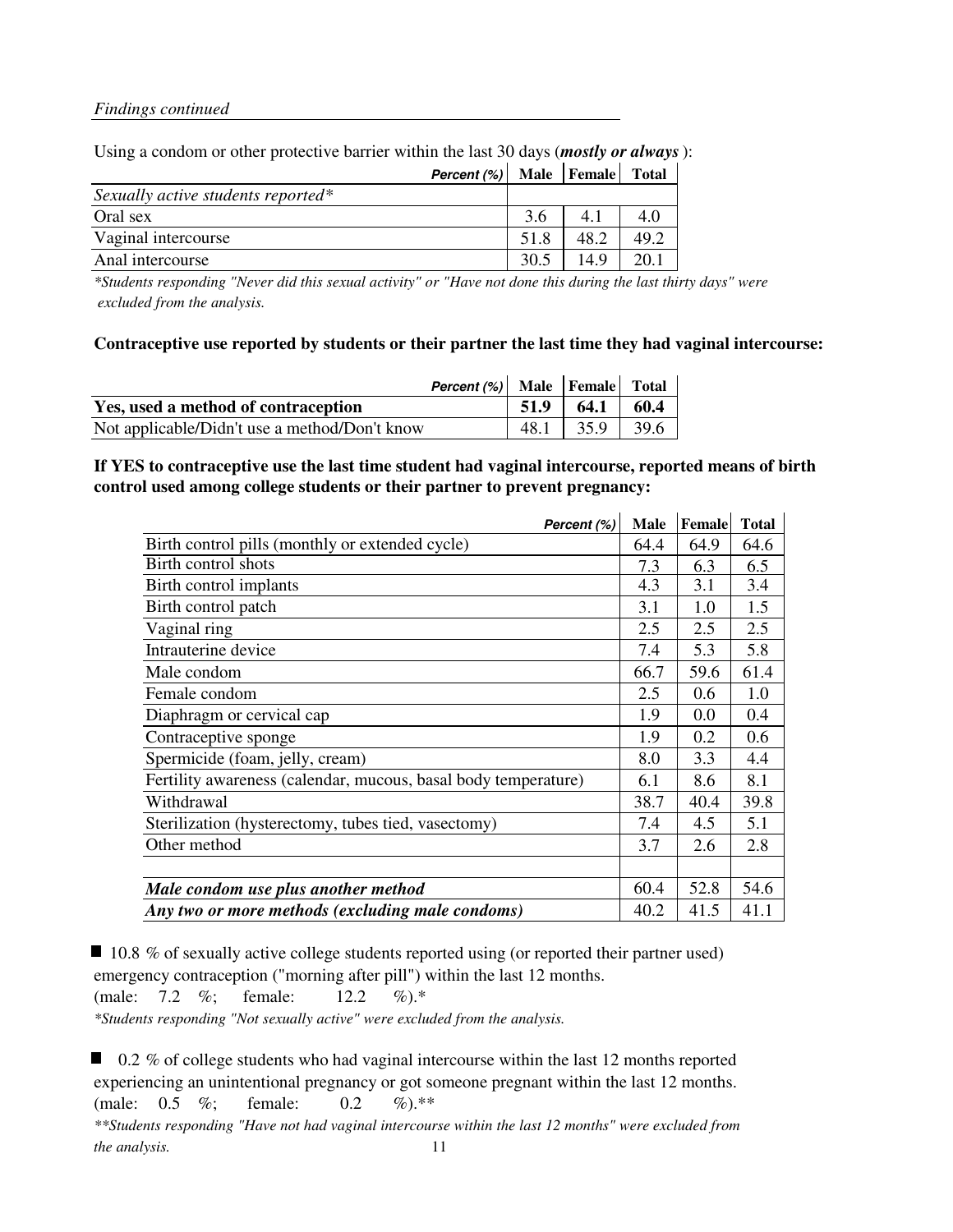### **G. Nutrition and Exercise**

College students reported usually eating the following number of servings of fruits and vegetables per day:

| Percent (%)        |      | Male Female | <b>Total</b> |
|--------------------|------|-------------|--------------|
| 0 servings per day | 7.8  | 5.9         | 6.5          |
| $1-2$ per day      | 65.7 | 62.8        | 63.6         |
| 3-4 per day        | 24.9 | 27.5        | 26.7         |
| 5 or more per day  |      | 3.8         | 3.1          |

College students reported the following behaviors within the past 7 days:

#### **Do moderate-intensity cardio or aerobic exercise for at least 30 minutes:**

|            | Percent (%) |      | Male   Female | <b>Total</b> |
|------------|-------------|------|---------------|--------------|
| 0 days     |             | 24.4 | 222           | 23.5         |
| $1-4$ days |             | 53.8 | 58.6          | 57.2         |
| 5-7 days   |             | 21.9 | 18.1          | 19.3         |

#### **Do vigorous-intensity cardio or aerobic exercise for at least 20 minutes:**

|            | Percent (%) |      | Male Female Total |      |
|------------|-------------|------|-------------------|------|
| 0 days     |             | 37.6 |                   | 44.8 |
| $1-2$ days |             | 28.8 | 27.0              | 27.4 |
| $3-7$ days |             | 33.5 | 25.7              | 27.8 |

Physical Activity and Public Health: Updated Recommendations for Adults. From the American College of Sports Medicine and the American Heart Association (2007): Moderate-intensity cardio or aerobic exercise for at least 30 minutes on 5 or more days per week, or vigorous-intensity cardio or aerobic exercise for at least 20 minutes on 3 or more days per week.

**Students meeting the Recommendations for moderate-intensity exercise, vigorous-intensity exercise, or a combination of the two (2 moderate-intensity exercise periods = 1 vigorous-intensity exercise period).**

|                | Percent (%) | Male Female         | <b>Total</b> |
|----------------|-------------|---------------------|--------------|
| Guidelines met |             | $\Delta$ 3 $\Delta$ | 45.0         |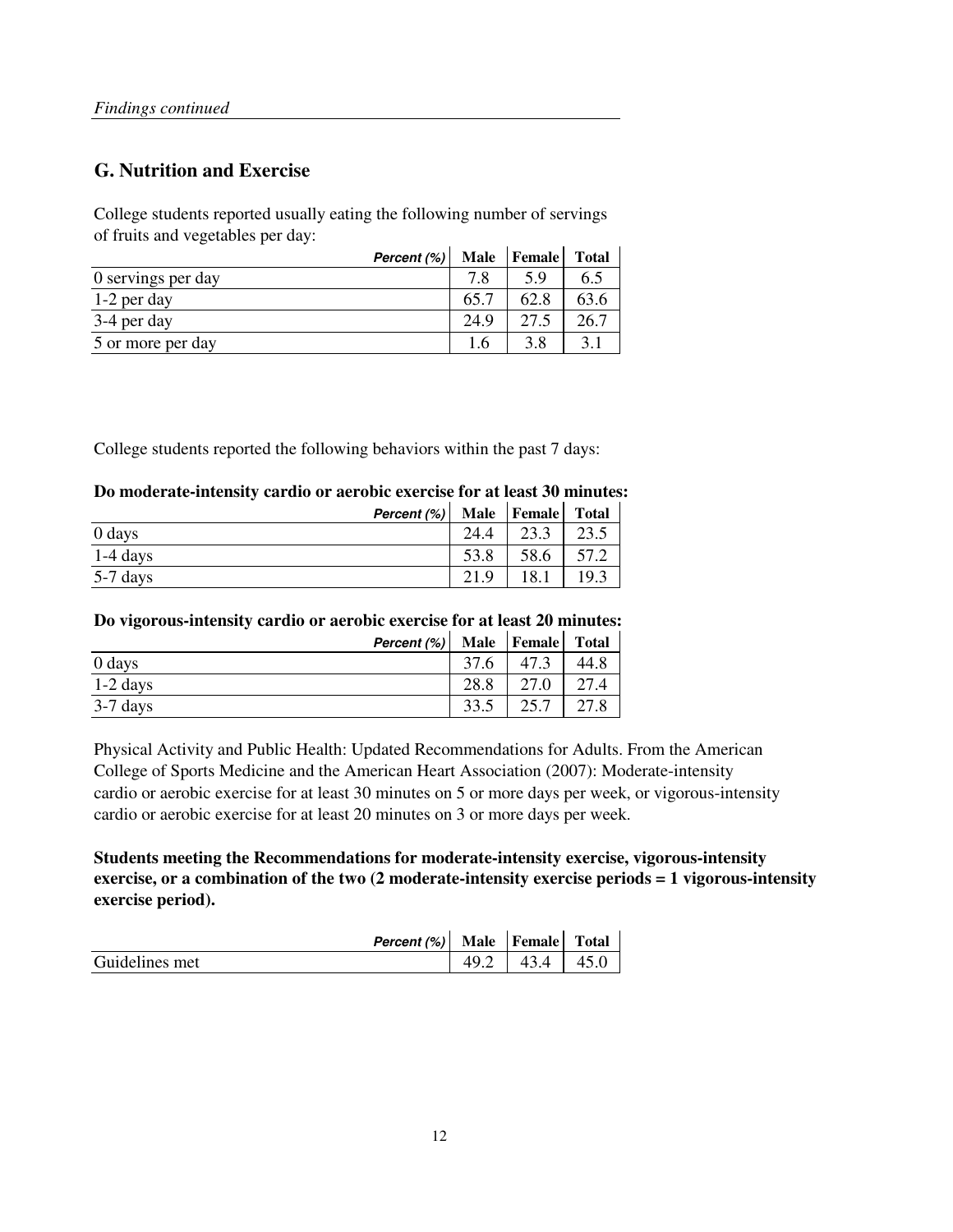Estimated average Body Mass Index (BMI): This figure incorporates reported height, and weight to form a general indicator of physical health. Categories defined by The World Health Organization (WHO) 2000, reprinted 2004. Obesity: Preventing and Managing the Global Epidemic. WHO Tech Report Series: 894.

| <b>BMI</b><br>Percent (%)   | <b>Male</b> | <b>Female</b> | <b>Total</b> |
|-----------------------------|-------------|---------------|--------------|
| $<$ 18.5 Underweight        | 2.5         | 3.4           | 3.2          |
| 18.5-24.9 Healthy Weight    | 44.7        | 52.1          | 50.0         |
| 25-29.9 Overweight          | 33.3        | 24.8          | 27.1         |
| 30-34.9 Class I Obesity     | 13.5        | 10.1          | 11.0         |
| 35-39.9 Class II Obesity    | 4.1         | 5.0           | 4.8          |
| $\geq$ 40 Class III Obesity | 1.9         | 4.7           | 4.0          |
|                             |             |               |              |
| Mean                        | 26.09       | 25.93         | 25.99        |
| Median                      | 25.09       | 24.21         | 24.41        |
| <b>Std Dev</b>              | 5.27        | 6.70          | 6.35         |

### **H. Mental Health**

Students reported experiencing the following within the last 12 months:

| Percent (%)            | <b>Male</b> | Female | <b>Total</b> | Percent (%)            | <b>Male</b> | Female | Total |
|------------------------|-------------|--------|--------------|------------------------|-------------|--------|-------|
| No, never              | 37.5        | 30.4   | 32.3         | No, never              | 14.8        | 6.5    | 8.8   |
| No, not last 12 months | 22.7        | 21.2   | 21.4         | No, not last 12 months | 12.6        | 3.6    | 6.1   |
| Yes, last 2 weeks      | 15.1        | 18.6   | 17.7         | Yes, last 2 weeks      | 37.4        | 56.8   | 51.4  |
| Yes, last 30 days      | 5.7         | 9.2    | 8.2          | Yes, last 30 days      | 15.1        | 18.1   | 17.3  |
| Yes, in last 12 months | 18.9        | 20.7   | 20.4         | Yes, in last 12 months | 20.1        | 15.1   | 16.4  |
|                        |             |        |              |                        |             |        |       |
| Any time within        |             |        |              | Any time within        |             |        |       |
| the last 12 months     | 39.7        | 48.5   | 46.2         | the last 12 months     | 72.6        | 89.9   | 85.1  |

#### Felt exhausted (not from physical activity) Felt very lonely

| Percent (%)                  | <b>Male</b> | Female | <b>Total</b> | Percent (%)            | Male | Female | Total |
|------------------------------|-------------|--------|--------------|------------------------|------|--------|-------|
| No, never                    | 15.5        | 9.3    | 11.1         | No, never              | 28.2 | 21.9   | 23.5  |
| No, not last 12 months       | 11.7        | 5.5    | 7.2          | No, not last 12 months | 21.2 | 19.8   | 20.3  |
| Yes, last 2 weeks            | 41.5        | 52.8   | 49.8         | Yes, last 2 weeks      | 19.0 | 24.5   | 23.0  |
| Yes, last 30 days            | 13.9        | 18.2   | 16.9         | Yes, last 30 days      | 11.4 | 14.0   | 13.2  |
| Yes, in last 12 months       | 17.4        | 14.2   | 15.0         | Yes, in last 12 months | 20.3 | 19.7   | 20.0  |
|                              |             |        |              |                        |      |        |       |
| $\overline{Any}$ time within |             |        |              | Any time within        |      |        |       |
| the last 12 months           | 72.8        | 85.2   | 81.7         | the last 12 months     | 50.6 | 58.3   | 56.2  |

#### **Felt things were hopeless Felt overwhelmed by all you had to do**

| <b>Male</b> | <b>Female</b> | <b>Total</b> |                        | Male            |             | <b>Total</b> |
|-------------|---------------|--------------|------------------------|-----------------|-------------|--------------|
| 37.5        | 30.4          | 32.3         | No, never              | 14.8            | 6.5         | 8.8          |
| 22.7        | 21.2          | 21.4         | No, not last 12 months | 12.6            | 3.6         | 6.1          |
| 15.1        | 18.6          | 17.7         | Yes, last 2 weeks      | 37.4            | 56.8        | 51.4         |
| 5.7         | 9.2           | 8.2          | Yes, last 30 days      | 15.1            | 18.1        | 17.3         |
| 18.9        | 20.7          | 20.4         | Yes, in last 12 months | 20.1            | 15.1        | 16.4         |
|             |               |              |                        |                 |             |              |
|             |               |              |                        |                 |             |              |
| 39.7        | 48.5          | 46.2         | the last 12 months     | 72.6            | 89.9        | 85.1         |
| months      |               |              |                        | Any time within | Percent (%) | Female       |

| Percent (%)               | <b>Male</b> | <b>Female</b> | <b>Total</b> | Percent (%)            | <b>Male</b> | Female | <b>Total</b> |
|---------------------------|-------------|---------------|--------------|------------------------|-------------|--------|--------------|
|                           | 15.5        | 9.3           | 11.1         | No, never              | 28.2        | 21.9   | 23.5         |
| months                    | 11.7        | 5.5           | 7.2          | No, not last 12 months | 21.2        | 19.8   | 20.3         |
| eks                       | 41.5        | 52.8          | 49.8         | Yes, last 2 weeks      | 19.0        | 24.5   | 23.0         |
| ys                        | 13.9        | 18.2          | 16.9         | Yes, last 30 days      | 11.4        | 14.0   | 13.2         |
| months                    | 17.4        | 14.2          | 15.0         | Yes, in last 12 months | 20.3        | 19.7   | 20.0         |
|                           |             |               |              |                        |             |        |              |
| $\overline{\mathfrak{m}}$ |             |               |              | Any time within        |             |        |              |
| nths                      | 72.8        | 85.2          | 81.7         | the last 12 months     | 50.6        | 58.3   | 56.2         |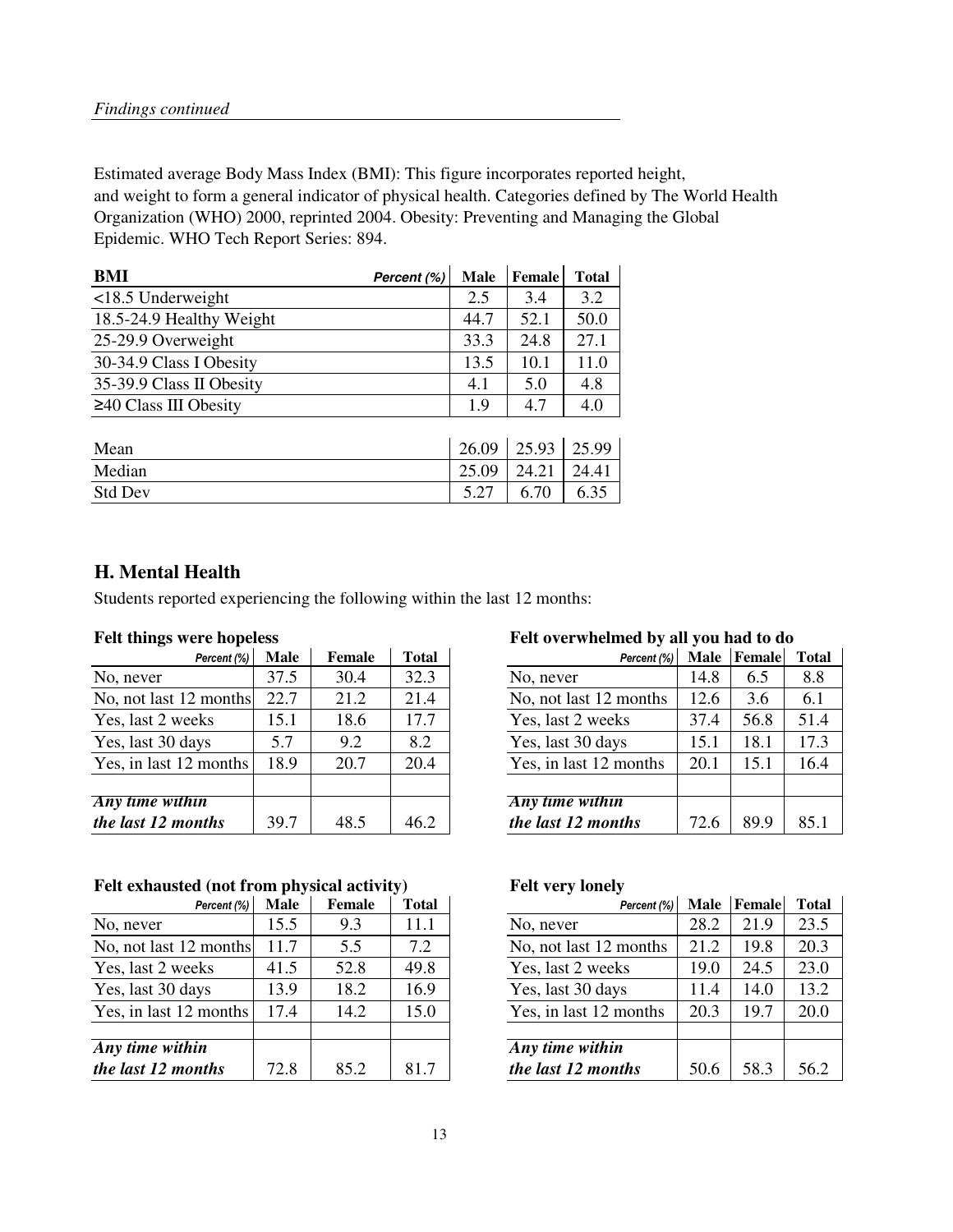| Percent (%)                        | <b>Male</b> | <b>Female</b> | <b>Total</b> | Percent (%)            | <b>Male</b> | Female | Total |
|------------------------------------|-------------|---------------|--------------|------------------------|-------------|--------|-------|
| No, never                          | 25.2        | 16.1          | 18.5         | No, never              | 50.6        | 43.6   | 45.4  |
| No, not last 12 months             | 18.6        | 16.9          | 17.4         | No, not last 12 months | 20.9        | 22.1   | 21.7  |
| Yes, last 2 weeks                  | 17.0        | 27.8          | 24.9         | Yes, last 2 weeks      | 9.2         | 13.6   | 12.4  |
| Yes, last 30 days                  | 13.2        | 15.5          | 14.9         | Yes, last 30 days      | 3.5         | 6.4    | 5.6   |
| Yes, in last 12 months             | 25.9        | 23.7          | 24.3         | Yes, in last 12 months | 15.8        | 14.3   | 14.9  |
|                                    |             |               |              |                        |             |        |       |
| $\overline{Any \, time \, within}$ |             |               |              | Any time within        |             |        |       |
| the last 12 months                 | 56.2        | 67.0          | 64.1         | the last 12 months     | 28.5        | 34.3   | 32.9  |

#### Felt overwhelming anxiety **Felt overwhelming anger**

| Percent (%)            | <b>Male</b> | Female | <b>Total</b> | Percent (%)            | <b>Male</b> | Female | Total |
|------------------------|-------------|--------|--------------|------------------------|-------------|--------|-------|
| No, never              | 38.8        | 22.1   | 26.7         | No, never              | 40.1        | 34.1   | 35.5  |
| No, not last 12 months | 14.5        | 13.0   | 13.3         | No, not last 12 months | 24.0        | 24.4   | 24.4  |
| Yes, last 2 weeks      | 18.0        | 29.4   | 26.4         | Yes, last 2 weeks      | 9.5         | 13.0   | 12.1  |
| Yes, last 30 days      | 7.6         | 15.6   | 13.3         | Yes, last 30 days      | 7.3         | 9.0    | 8.5   |
| Yes, in last 12 months | 21.1        | 19.9   | 20.3         | Yes, in last 12 months | 19.2        | 19.5   | 19.5  |
| Any time within        |             |        |              | Any time within        |             |        |       |
| the last 12 months     | 46.7        | 64.9   | 60.0         | the last 12 months     | 36.0        | 41.5   | 40.1  |

#### **Seriously considered suicide Attempted suicide**

| Percent (%)            | <b>Male</b> | Female | <b>Total</b> | Percent (%)            | <b>Male</b> | Female | Total |
|------------------------|-------------|--------|--------------|------------------------|-------------|--------|-------|
| No, never              | 78.9        | 76.2   | 76.7         | No, never              | 91.8        | 89.0   | 89.6  |
| No, not last 12 months | 12.9        | 14.2   | 14.0         | No, not last 12 months | 7.3         | 9.2    | 8.9   |
| Yes, last 2 weeks      | 1.6         | 2.1    | 2.0          | Yes, last 2 weeks      | 0.0         | 0.4    | 0.3   |
| Yes, last 30 days      | 2.2         | 1.2    | 1.5          | Yes, last 30 days      | 0.3         | 0.0    | 0.1   |
| Yes, in last 12 months | 4.4         | 6.3    | 5.8          | Yes, in last 12 months | 0.6         | 1.4    |       |
| Any time within        |             |        |              | Any time within        |             |        |       |
| the last 12 months     | 8.2         | 9.6    | 9.3          | the last 12 months     | 0.9         | 1.7    | 1.5   |

#### **Intentionally cut, burned, bruised, or otherwise injured yourself**

| Percent (%)            | Male | Female | <b>Total</b> |
|------------------------|------|--------|--------------|
| No, never              | 89.9 | 77.9   | 80.9         |
| No, not last 12 months | 7.3  | 14.6   | 12.6         |
| Yes, last 2 weeks      | 0.3  | 1.7    | 1.3          |
| Yes, last 30 days      | 0.9  | 1.6    | 1.5          |
| Yes, in last 12 months | 1.6  | 4.2    | 3.6          |
|                        |      |        |              |
| Any time within        |      |        |              |
| the last 12 months     | 2.8  | 7.5    | 64           |

#### **Felt very sad Felt so depressed that it was difficult to function**

| Percent (%)             | <b>Male</b> | <b>Female</b> | <b>Total</b> | Percent (%)            | <b>Male</b> | Female | <b>Total</b> |
|-------------------------|-------------|---------------|--------------|------------------------|-------------|--------|--------------|
|                         | 25.2        | 16.1          | 18.5         | No, never              | 50.6        | 43.6   | 45.4         |
| months                  | 18.6        | 16.9          | 17.4         | No, not last 12 months | 20.9        | 22.1   | 21.7         |
| eks                     | 17.0        | 27.8          | 24.9         | Yes, last 2 weeks      | 9.2         | 13.6   | 12.4         |
| ys                      | 13.2        | 15.5          | 14.9         | Yes, last 30 days      | 3.5         | 6.4    | 5.6          |
| months                  | 25.9        | 23.7          | 24.3         | Yes, in last 12 months | 15.8        | 14.3   | 14.9         |
|                         |             |               |              |                        |             |        |              |
| $\overline{\mathbf{m}}$ |             |               |              | Any time within        |             |        |              |
| nths                    | 56.2        | 67.0          | 64.1         | the last 12 months     | 28.5        | 34.3   | 32.9         |

| Percent (%)             | <b>Male</b> | <b>Female</b> | <b>Total</b> | Percent (%)            | <b>Male</b> | Female | <b>Total</b> |
|-------------------------|-------------|---------------|--------------|------------------------|-------------|--------|--------------|
|                         | 38.8        | 22.1          | 26.7         | No, never              | 40.1        | 34.1   | 35.5         |
| months                  | 14.5        | 13.0          | 13.3         | No, not last 12 months | 24.0        | 24.4   | 24.4         |
| eks                     | 18.0        | 29.4          | 26.4         | Yes, last 2 weeks      | 9.5         | 13.0   | 12.1         |
| ys                      | 7.6         | 15.6          | 13.3         | Yes, last 30 days      | 7.3         | 9.0    | 8.5          |
| months                  | 21.1        | 19.9          | 20.3         | Yes, in last 12 months | 19.2        | 19.5   | 19.5         |
|                         |             |               |              |                        |             |        |              |
| $\overline{\mathbf{m}}$ |             |               |              | Any time within        |             |        |              |
| nths                    | 46.7        | 64.9          | 60.0         | the last 12 months     | 36.0        | 41.5   | 40.1         |

| Percent (%) | <b>Male</b> | <b>Female</b> | <b>Total</b> | Percent (%)            | <b>Male</b> | Female | <b>Total</b> |
|-------------|-------------|---------------|--------------|------------------------|-------------|--------|--------------|
|             | 78.9        | 76.2          | 76.7         | No, never              | 91.8        | 89.0   | 89.6         |
| months      | 12.9        | 14.2          | 14.0         | No, not last 12 months | 7.3         | 9.2    | 8.9          |
| eks         | 1.6         | 2.1           | 2.0          | Yes, last 2 weeks      | 0.0         | 0.4    | 0.3          |
| ys          | 2.2         | 1.2           | 1.5          | Yes, last 30 days      | 0.3         | 0.0    | 0.1          |
| months      | 4.4         | 6.3           | 5.8          | Yes, in last 12 months | 0.6         | 1.4    | 1.1          |
|             |             |               |              |                        |             |        |              |
| in          |             |               |              | Any time within        |             |        |              |
| nths        | 8.2         | 9.6           | 9.3          | the last 12 months     | 0.9         | 1.7    |              |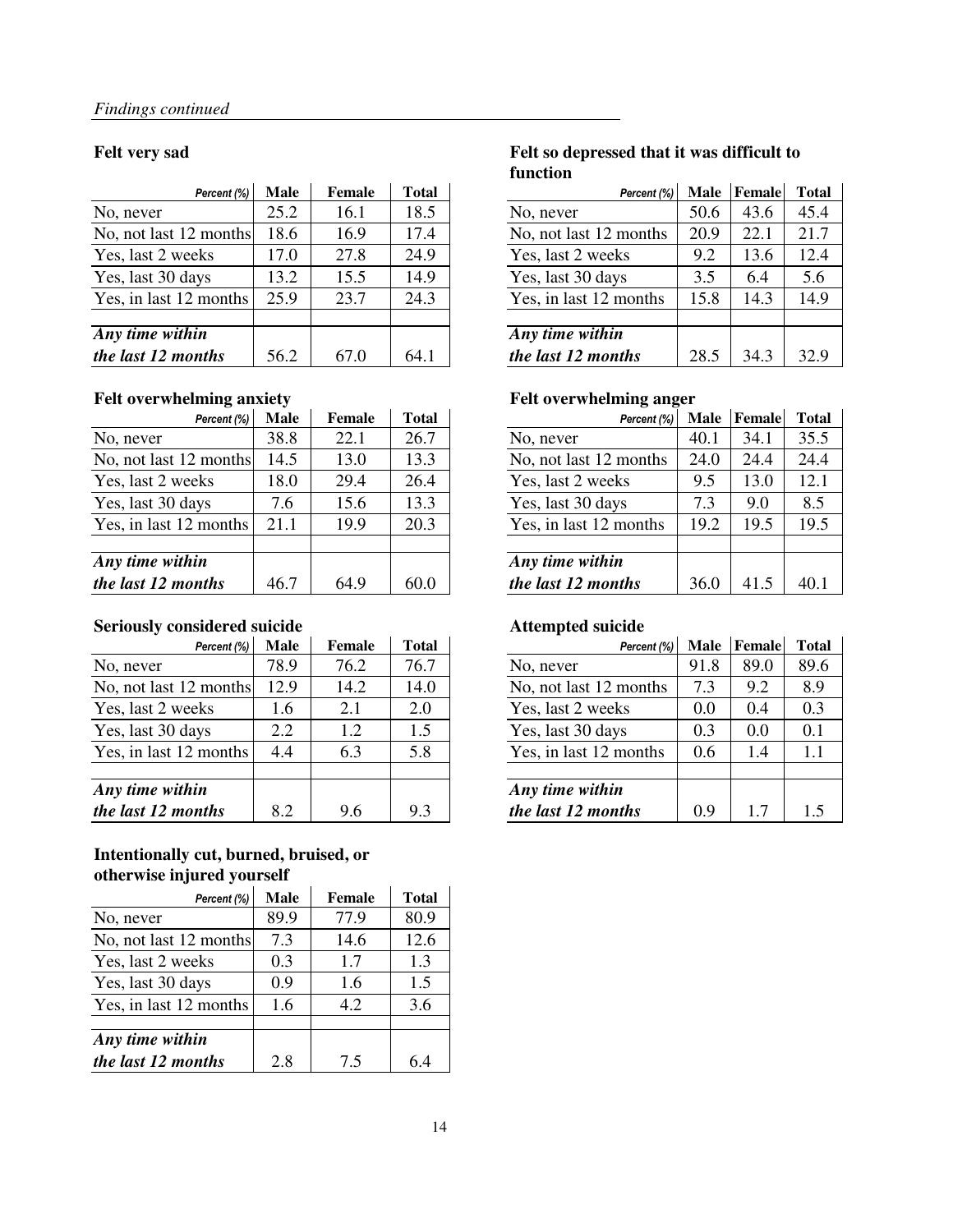### **Within the last 12 months, diagnosed or treated by a professional for the following:**

| Percent (%)                                           | <b>Male</b> | <b>Female</b> | <b>Total</b> |
|-------------------------------------------------------|-------------|---------------|--------------|
| Anorexia                                              | 0.0         | 1.0           | 0.7          |
| Anxiety                                               | 9.8         | 20.2          | 17.4         |
| Attention Deficit and Hyperactivity Disorder          | 7.6         | 5.9           | 6.5          |
| <b>Bipolar Disorder</b>                               | 0.6         | 2.0           | 1.7          |
| <b>Bulimia</b>                                        | 0.3         | 0.7           | 0.6          |
| Depression                                            | 8.9         | 14.6          | 13.2         |
| Insomnia                                              | 2.8         | 5.2           | 4.6          |
| Other sleep disorder                                  | 3.2         | 1.7           | 2.1          |
| Obsessive Compulsive Disorder                         | 1.6         | 2.6           | 2.5          |
| Panic attacks                                         | 2.8         | 9.5           | 7.7          |
| Phobia                                                | 0.0         | 0.7           | 0.6          |
| Schizophrenia                                         | 0.0         | 0.4           | 0.4          |
| Substance abuse or addiction                          | 1.6         | 0.7           | 1.0          |
| Other addiction                                       | 1.6         | 0.4           | 0.7          |
| Other mental health condition                         | 3.1         | 3.3           | 3.5          |
|                                                       |             |               |              |
| Students reporting none of the above                  | 83.7        | 71.4          | 74.7         |
| Students reporting only one of the above              | 4.7         | 9.8           | 8.4          |
| <b>Students reporting both Depression and Anxiety</b> | 6.6         | 10.6          | 9.6          |
| Students reporting any two or more of the above       |             |               |              |
| excluding the combination of Depression and Anxiety   | 5.3         | 7.9           | 7.3          |

#### **Within the last 12 months, any of the following been traumatic or very difficult to handle:**

| Percent (%)                                | <b>Male</b> | <b>Female</b> | <b>Total</b> |
|--------------------------------------------|-------------|---------------|--------------|
| Academics                                  | 33.6        | 46.6          | 43.1         |
| Career-related issue                       | 20.1        | 22.7          | 22.1         |
| Death of family member or friend           | 13.2        | 18.9          | 17.2         |
| Family problems                            | 17.1        | 28.9          | 25.7         |
| Intimate relationships                     | 23.6        | 30.1          | 28.5         |
| Other social relationships                 | 15.1        | 23.3          | 21.2         |
| Finances                                   | 34.6        | 43.2          | 40.9         |
| Health problem of family member or partner | 11.0        | 23.2          | 19.8         |
| Personal appearance                        | 16.7        | 28.8          | 25.7         |
| Personal health issue                      | 15.8        | 22.4          | 20.8         |
| Sleep difficulties                         | 28.3        | 32.5          | 31.3         |
| Other                                      | 7.0         | 8.1           | 7.8          |
|                                            |             |               |              |
| Students reporting none of the above       | 34.0        | 24.1          | 26.7         |
| Students reporting only one of the above   | 16.0        | 11.9          | 13.1         |
| Students reporting 2 of the above          | 11.9        | 12.8          | 12.5         |
| Students reporting 3 or more of the above  | 38.1        | 51.2          | 47.8         |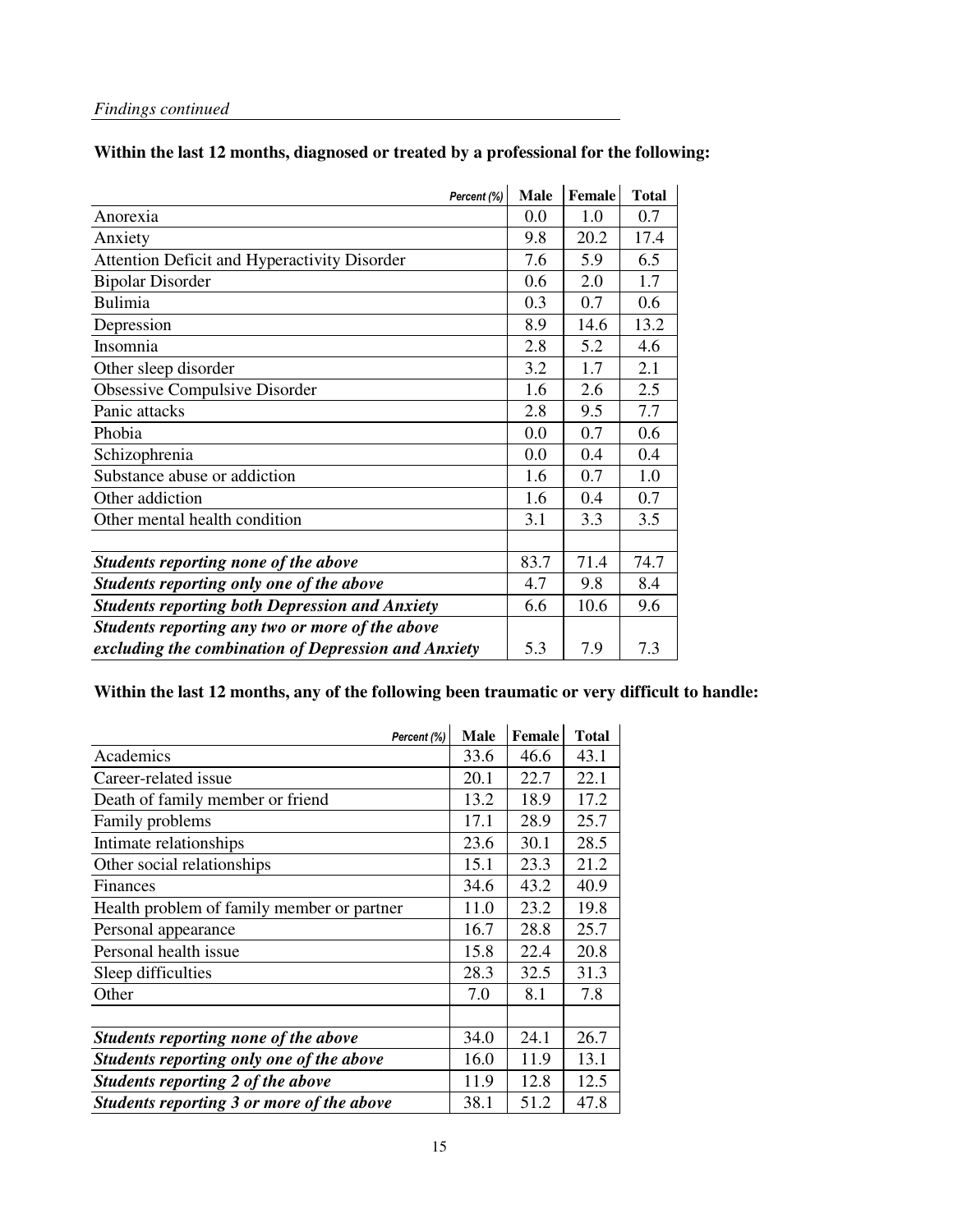#### **Within the last 12 months, how would you rate the overall level of stress experienced:**

|                          | Percent (%) | Male | <b>Female</b> | <b>Total</b> |
|--------------------------|-------------|------|---------------|--------------|
| No stress                |             | 2.2  | 0.6           | 1.1          |
| Less than average stress |             | 12.3 | 3.9           | 6.2          |
| Average stress           |             | 39.6 | 36.2          | 37.0         |
| More than average stress |             | 36.2 | 48.2          | 44.8         |
| Tremendous stress        |             | 97   | 11 O          |              |

#### **I. Sleep**

#### **Past 7 days, getting enough sleep to feel rested in the morning:**

| Percent (%) | <b>Male</b> | <b>Female</b> | <b>Total</b> |
|-------------|-------------|---------------|--------------|
| $0$ days    | 7.8         | 10 9          | 10.1         |
| $1-2$ days  | 24.7        | 32.3          | 30.2         |
| $3-5$ days  | 51.9        | 46.4          | 47.8         |
| $6+$ days   | 15.6        | 10.4          |              |

#### **Past 7 days, how often felt tired, dragged out, or sleepy during the day:**

|            | Percent (%) | Male Female | <b>Total</b> |
|------------|-------------|-------------|--------------|
| 0 days     | 12.6        | 8.5         | 9.7          |
| $1-2$ days | 38.2        | 25.8        | 29.2         |
| $3-5$ days | 38.5        | 48.0        | 45.3         |
| 6+ days    | 10.7        |             | 15.9         |

#### **Past 7 days, how much of a problem with sleepiness during daytime activities:**

|                            | Percent (%) | <b>Male</b> | Female | <b>Total</b> |
|----------------------------|-------------|-------------|--------|--------------|
| No problem                 |             | 13.4        | 77     | 9.3          |
| A little problem           |             | 51.6        | 49.3   | 50.0         |
| More than a little problem |             | 23.4        | 25.1   | 24.6         |
| A big problem              |             | 5.9         | 14.1   | 11.8         |
| A very big problem         |             | 5.6         | 37     | 43           |